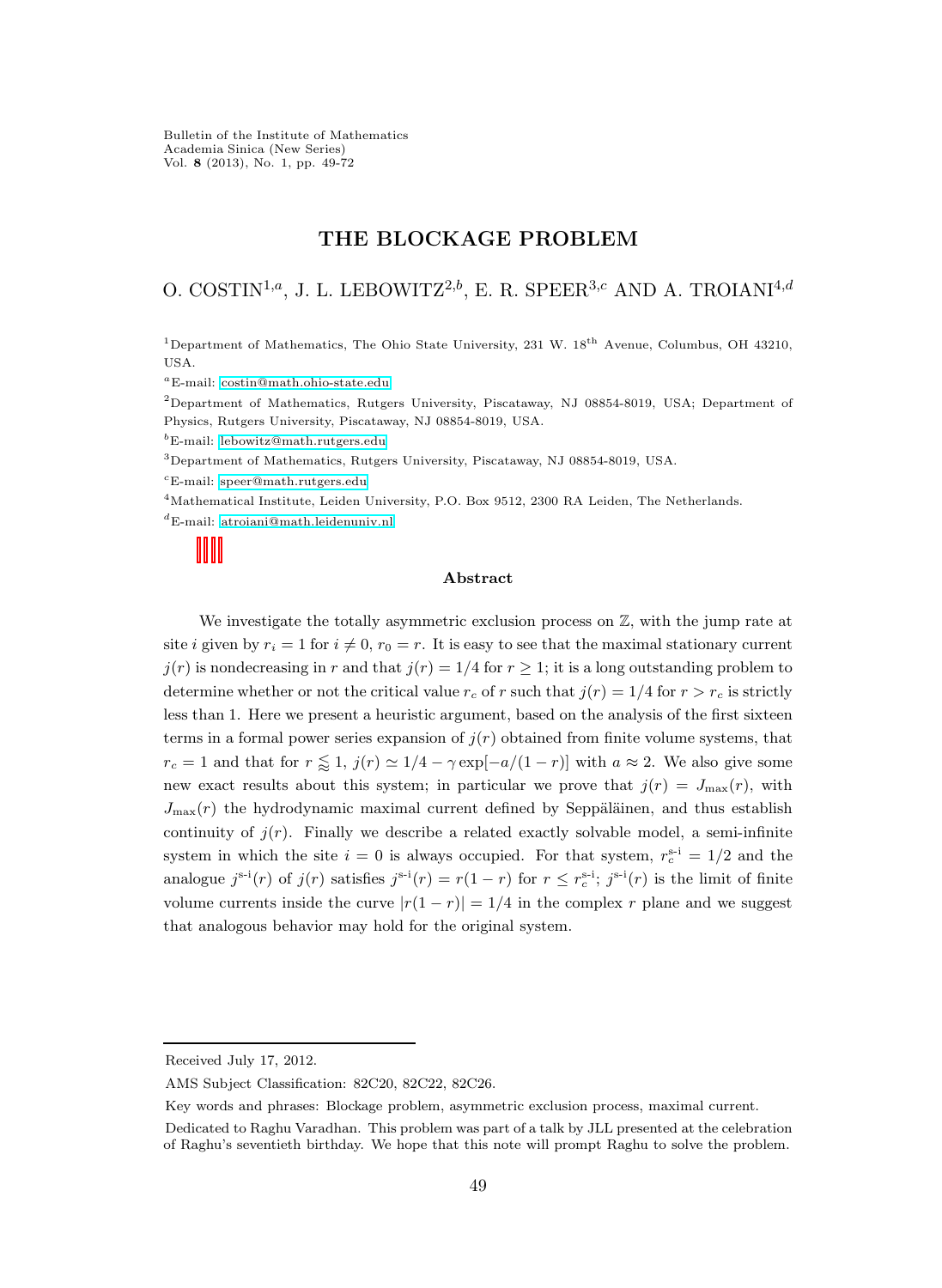#### 1. Introduction

Our understanding of nonequilibrium stationary states (NESS) of macroscopic systems is very incomplete at present. While systems in equilibrium exhibit behavior which, away from phase transitions, is essentially local, the behavior in a NESS is global. That is, away from criticality, changes made in one region of an equilibrium system have almost no effect far away, but any local change in systems carrying fluxes of conserved quantities will almost certainly be felt at a distance.

This difference in behavior is particularly striking in low dimensional systems, where local changes in conductivity can radically affect the total flux through the system. Some years ago one of us (JLL), together with S. Janowsky, studied a very simple system of this kind, a perturbation of the familiar one-dimensional totally asymmetric simple exclusion process (TASEP). Recall [\[1](#page-22-0), [2](#page-22-1)] that the latter is a model in which particles occupy some of the sites of a one dimensional lattice; we let  $\eta_i = 1$  if a particle is present on site i,  $\eta_i = 0$  otherwise. The particles independently try to jump to the site on their right with rate one, succeeding if the target site is empty and otherwise staying at their original site. The lattice may be either (i) a ring, (ii) a finite interval with open boundaries which particles enter at rate  $\alpha$  on the left and exit at rate  $\beta$  on the right, or (iii) all of  $\mathbb{Z}$ . The invariant measures for these systems are known: (i) on a ring with  $L$  sites and N particles all  $\binom{L}{N}$  configurations have equal probability; (ii) on the interval the system has a rich phase diagram in the  $\alpha-\beta$  plane, obtained by the "matrix ansatz" [\[3\]](#page-22-2) or otherwise [\[4](#page-22-3)]; (iii) on  $\mathbb{Z}$  [\[1](#page-22-0)] there are translation invariant measures, the extremal ones of which are product measures  $\nu_{\rho}$ ,  $0 \leq \rho \leq 1$ , in which the probability of a site being occupied is  $\rho$ . In all cases there is a steady state current given by  $\langle \eta_i(1 - \eta_{i+1}) \rangle$  (the value is independent of i), where for any function  $f(\eta)$  of the configuration we write  $\langle f \rangle$  for the expectation of f in the stationary state. The current in the state  $\nu_{\rho}$  on Z is thus  $\rho(1-\rho)$ , with maximum value 1/4 occurring for  $\rho = 1/2$ . (On Z there are also so-called "blocking" measures with zero current, which will play no role in our discussion.)

Janowsky and Lebowitz [\[5](#page-22-4), [6](#page-22-5)] studied what happens in these systems under the introduction of a blockage: a change in the jump rate, from 1 to some value  $r \geq 0$ , across one bond of the system. Consider first the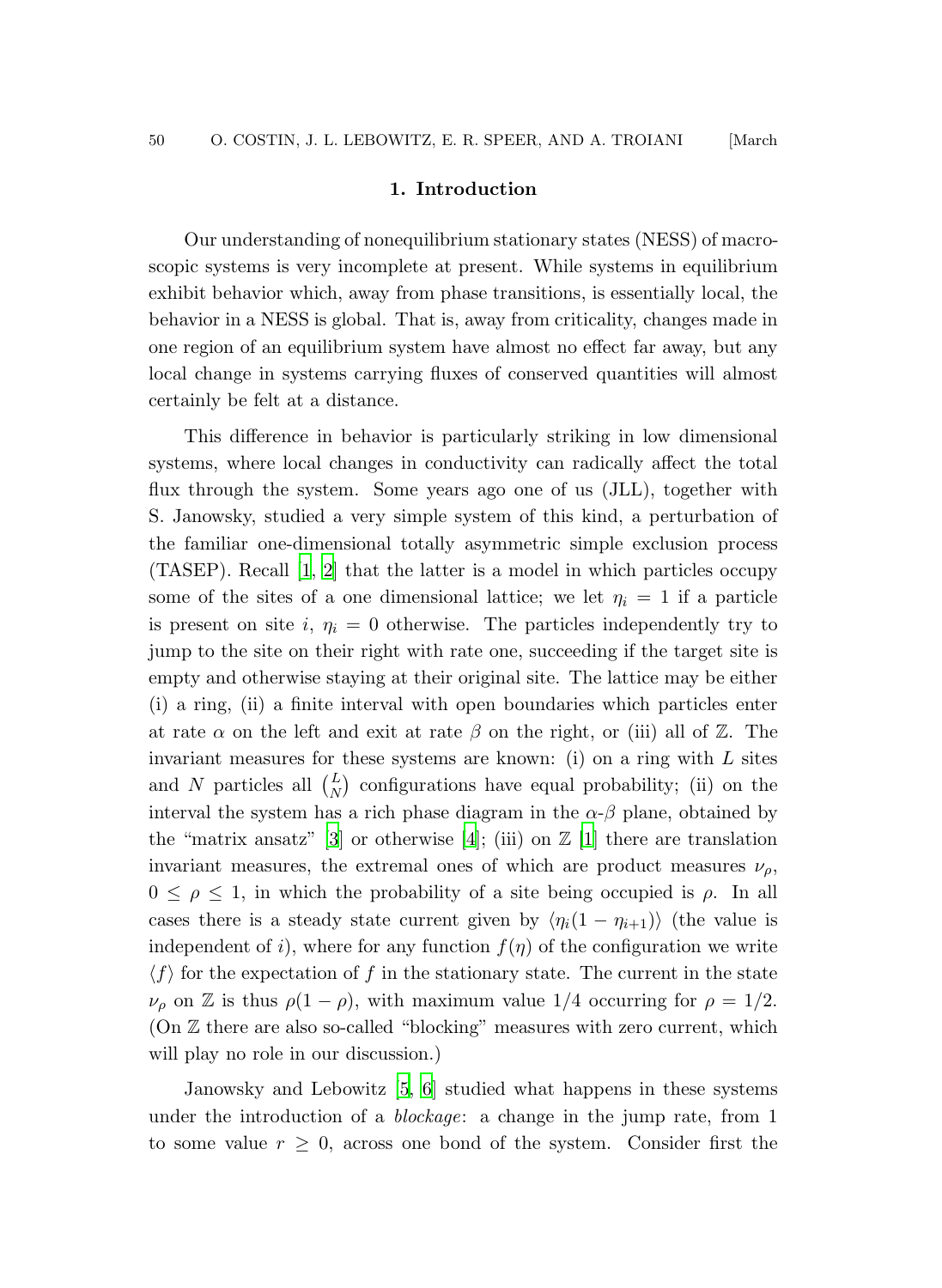system on  $\mathbb{Z}$ , and suppose without loss of generality that the blockage is on the bond between site 0 and site 1. We will be interested in the stationary states of the system and in particular in  $j(r)$ , the maximum value, taken over all stationary states, that the current can assume. Clearly if  $r = 0$  then  $j(r) = 0$  since all stationary states will have zero current: any particles in the system will just pile up behind and empty out in front of the blockage. For  $r \geq 1$  the "blockage" in fact offers no impediment, in the sense that  $j(r) = 1/4$  (see discussion below); more generally, one expects that in this case the blockage will have only a local effect and that, just as in the original  $(r = 1)$  system, there will be for any  $\rho \in [0, 1]$  a stationary state with current  $\rho(1-\rho)$  in which the measure far from the blockage approaches  $\nu_{\rho}$ , and thus in particular that  $j(r) = 1/4$ . The question then is what is the nature of the stationary measures for  $r \in (0,1)$ ? How will the system respond globally to this local change? It may be convenient to think in terms of traffic flow in which the width of one stretch of the road is changed. How well can the traffic adjust to a narrowing of the road?

A simple mean field approximation gives a current  $r/(1+r)^2$  for  $r \leq 1$ , corresponding to  $r_c = 1$  [\[6\]](#page-22-5). Beyond this, some precise information can be obtained by considering the system on  $\mathbb Z$  as the infinite volume limit of the system either on the ring or on an interval. Consider in particular the open system on an interval of 2L sites labeled  $-L+1, \ldots, L$ , with the special bond between sites 0 and 1 and with  $\alpha, \beta \geq 1$ . It can be shown by a coupling argument [\[6\]](#page-22-5) that the current  $j_L^{\alpha,\beta}$  $L^{(\alpha,\beta)}(r)$  in this system is decreasing in L for fixed r and, by a similar argument, that  $j_L^{\alpha,\beta}$  $L^{\alpha,\rho}(r) \geq j(r)$ . A limiting NESS exists as  $L \to \infty$  (in theory one may need to take this limit along a subsequence, but that has no effect on the conclusions we draw below, and we ignore this possibility for notational convenience) so that

<span id="page-2-0"></span>
$$
j(r) = \lim_{L \to \infty} j_L^{\alpha, \beta}(r), \qquad \alpha, \beta \ge 1,
$$
 (1.1)

(no subsequence is needed here). Since clearly  $j_L^{\alpha,\beta}$  $L^{(\alpha,\rho)}(r)$  is nondecreasing in r at fixed L,  $j(r)$  must also be nondecreasing in r. Moreover,  $j(r) \leq 1/4$ for all r, as one may see by an argument based on  $[2, p. 273]$ : consider an unbounded sequence of translates of the stationary state for which a limiting state exists; this will be a steady state for the unperturbed system on  $\mathbb Z$  with all rates equal to 1 and thus have current at most 1/4. Since  $j(1) = 1/4$ , there exists a critical value  $r_c \in [0, 1]$  with  $j(r) < 1/4$  for  $r < r_c$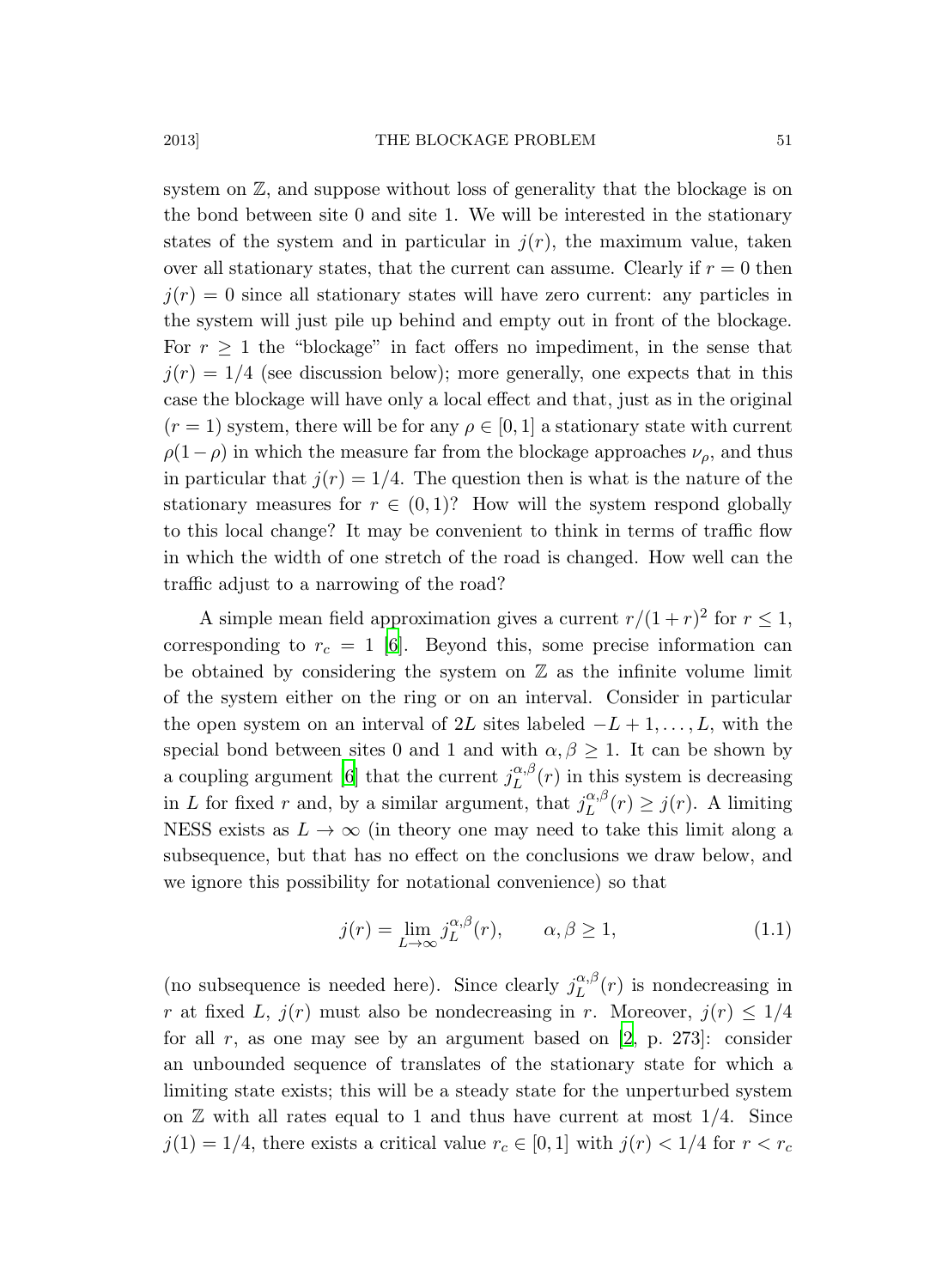and  $j(r) = 1/4$  for  $r > r_c$ . The key question that we would like to answer is whether or not  $r_c = 1$ .

Exact formulas for  $j_L^{\alpha,\alpha}$  $\mathcal{L}_{\mu}^{\alpha,\alpha}(r)$  for  $L=1,2,3$  and for  $j_4^{1,1}$  $\binom{1}{4}$ <sup>+</sup> $\binom{r}{4}$  were obtained in [\[6](#page-22-5)]. These show that  $j_4^{1,1}$  $\binom{4}{4}$  (0.51) < 1/4, which implies that  $r_c > 0.51$ : this is unfortunately the best rigorous lower bound that we know, although numerical simulations strongly support the conclusion that  $r_c > 0.75$ . Simulations on large open systems in [\[6](#page-22-5)] gave a smooth concave curve for  $j_L^{1,1}$  $j_L^{(1,1)}(r) \approx j(r),$  $r \in [0, 1]$  which appeared to approach the value 1/4 very flatly. Janowsky and Lebowitz also proposed an analytic form which fits this data very well:

<span id="page-3-0"></span>
$$
j(r) \approx 1/4 - \exp[-G(r)/(1-r)H(r)], \qquad r \in [0,1], \tag{1.2}
$$

with  $G$  and  $H$  polynomials determined (as Padé approximants) from the six terms in the power series  $J(r)$  given in [\(3.1\)](#page-7-0) below.

There has been further rigorous work on this and related problems. Covert and Rezakhanlou [\[7\]](#page-22-6) study the hydrodynamic limit of a system in which the site-dependent jump rate is a discretization of a uniformly positive, bounded, and continuously differentiable function  $r(x)$ ,  $x \in \mathbb{R}$ , and prove the existence of a hydrodynamic scaling limit in which the evolution of the density  $\rho(x, t)$  is governed by the Burgers' equation  $\partial_t \rho + \partial_x [r \rho(1 - \rho)] = 0$ . Seppäläinen  $[8]$  proves the existence of the hydrodynamic limit of the system with a single slow bond, as considered here. He shows also that the maximum current  $J_{\text{max}}(r)$  in the model, as he defines it, is a continuous function of r, but leaves open the question of whether or not his and our definitions of the maximal current agree. We sketch in Appendix A an argument establishing that  $J_{\text{max}}(r) = j(r)$ , so that in particular  $j(r)$  is continuous.

As to the value of  $r_c$ , it is argued in [\[11](#page-23-0)], from a finite size scaling analysis of simulation data, that  $r_c \approx 0.80$ . On the other hand, our process is directly related to a certain last passage percolation model [\[8](#page-22-7), [9,](#page-23-1) [10\]](#page-23-2), and this in turn is equivalent to a directed polymer model on the lattice, at zero temperature, with a line of defects, that is, with a columnar "pinning" potential; see [\[10\]](#page-23-2) for a review. In this language  $r_c = 1$  corresponds to the pinning of the polymer for arbitrarily small values of the potential. The current interest in such systems, which have been studied in both the physics and mathematics literature, is one motivation for the study of the blockage model. In the physics literature, renormalization group arguments [\[12](#page-23-3)] indicate that a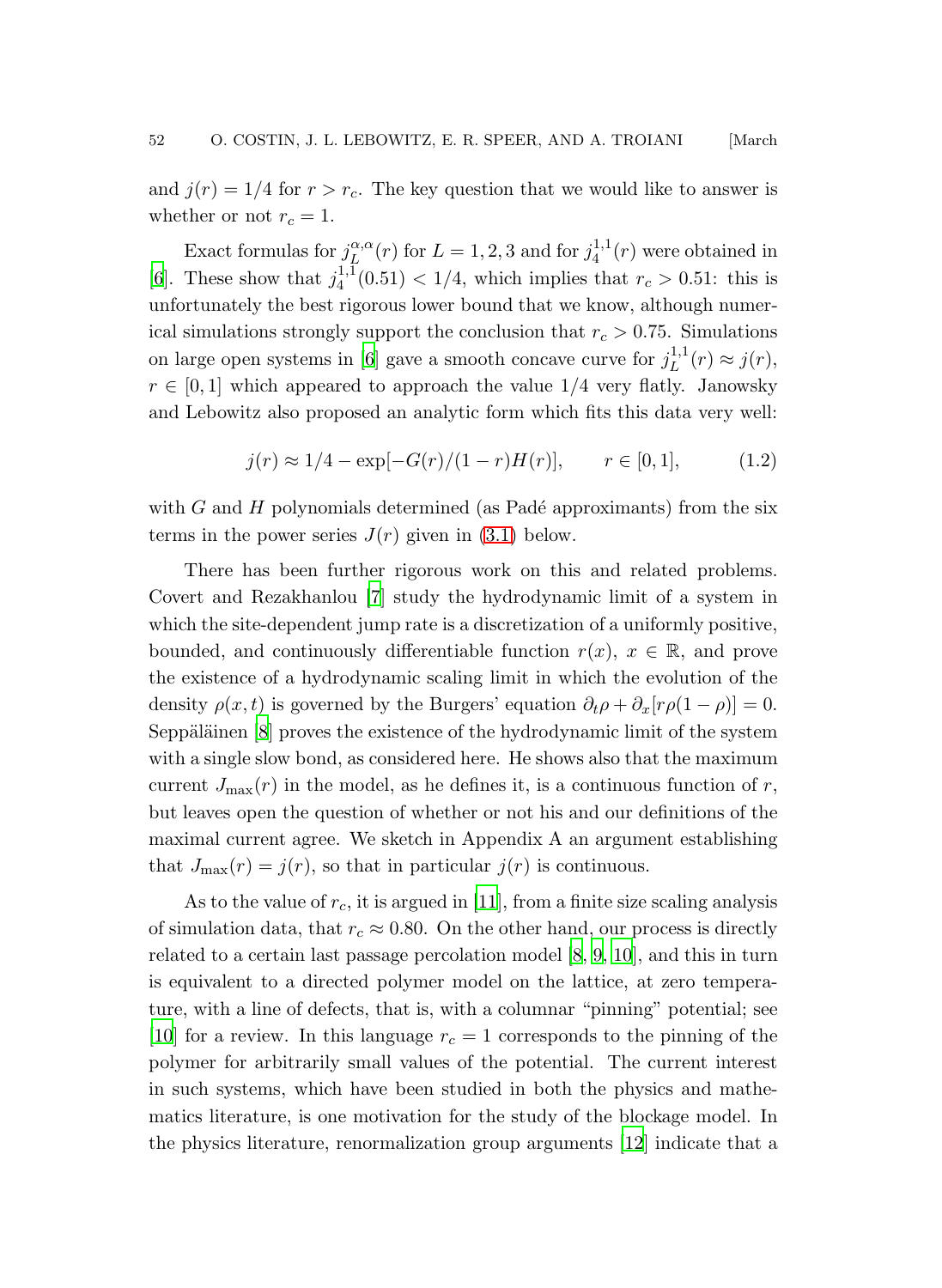directed polymer at low temperature in the continuum is indeed localized for all values of the potential, giving some support to  $r_c = 1$ . Mathematically, Beffara et al. [\[13\]](#page-23-4) study a model of random polynuclear growth with a columnar defect and find a phase transition at a nonzero value of the pinning potential, although one of the authors believes that  $r_c = 1$  for the blockage problem [\[14\]](#page-23-5).

The present paper is primarily concerned with the value of  $r_c$  and the nature of the limit  $j(r) \rightarrow 1/4$  as  $r \rightarrow r_c$ . We give arguments that  $r_c = 1$ and that for  $r \leq 1$ ,  $j(r) \simeq 1/4 - \alpha \exp[-A/(1-r)]$  with  $A \approx 2$ , a form consistent with [\(1.2\)](#page-3-0). These arguments are far from a proof; they are based on the analysis of sixteen terms of a formal power series whose convergence is not known but whose derivation suggests that it may represent  $j(r)$ .

Remark: The system on a ring. For computations it is frequently convenient to consider a finite system on a ring rather than on an interval; we always consider a ring with  $2L$  sites, labeled as for the interval above and again with the special bond joining 0 and 1, and with L particles. We believe on the basis of the behavior when  $r = 1$ , the exact solution of small systems, and the simulation of large systems, that the current  $j_L^{\text{ring}}$  $L^{\text{ring}}(r)$  in this system is decreasing in L and satisfies  $\lim_{L\to\infty} j_L^{\text{ring}}$  $L^{\text{ring}}(r) = j(r)$ , but we do not have a proof. A coupling argument leads to the inequality  $j_L^{\alpha,\beta}$  $L^{\alpha,\beta}(r) \geq j_{L+1}^{\text{ring}}(r)$ for  $\alpha, \beta \geq 1$ .

The rest of the paper is organized as follows. The derivation of the power series referred to above is presented in Section 2 and its analysis is given in Section 3. In Section 4 we discuss a simpler model, a semi-infinite TASEP on sites  $1, 2, \ldots$  in which particles enter site 1 at rate r; here the relation between the current and its power series can be completely determined, and we argue that the results shed some light on the properties of the original system. Some technical points are relegated to appendices.

# 2. Power Series.

The steady state probabilities in any of the finite systems considered above—on the ring or the interval—are rational functions of  $r$ , since they may be obtained as ratios of minors of the generator  $M(r)$ , which is affine in r (see  $(2.6)$  below). The current is thus also rational in r; it is nonsingular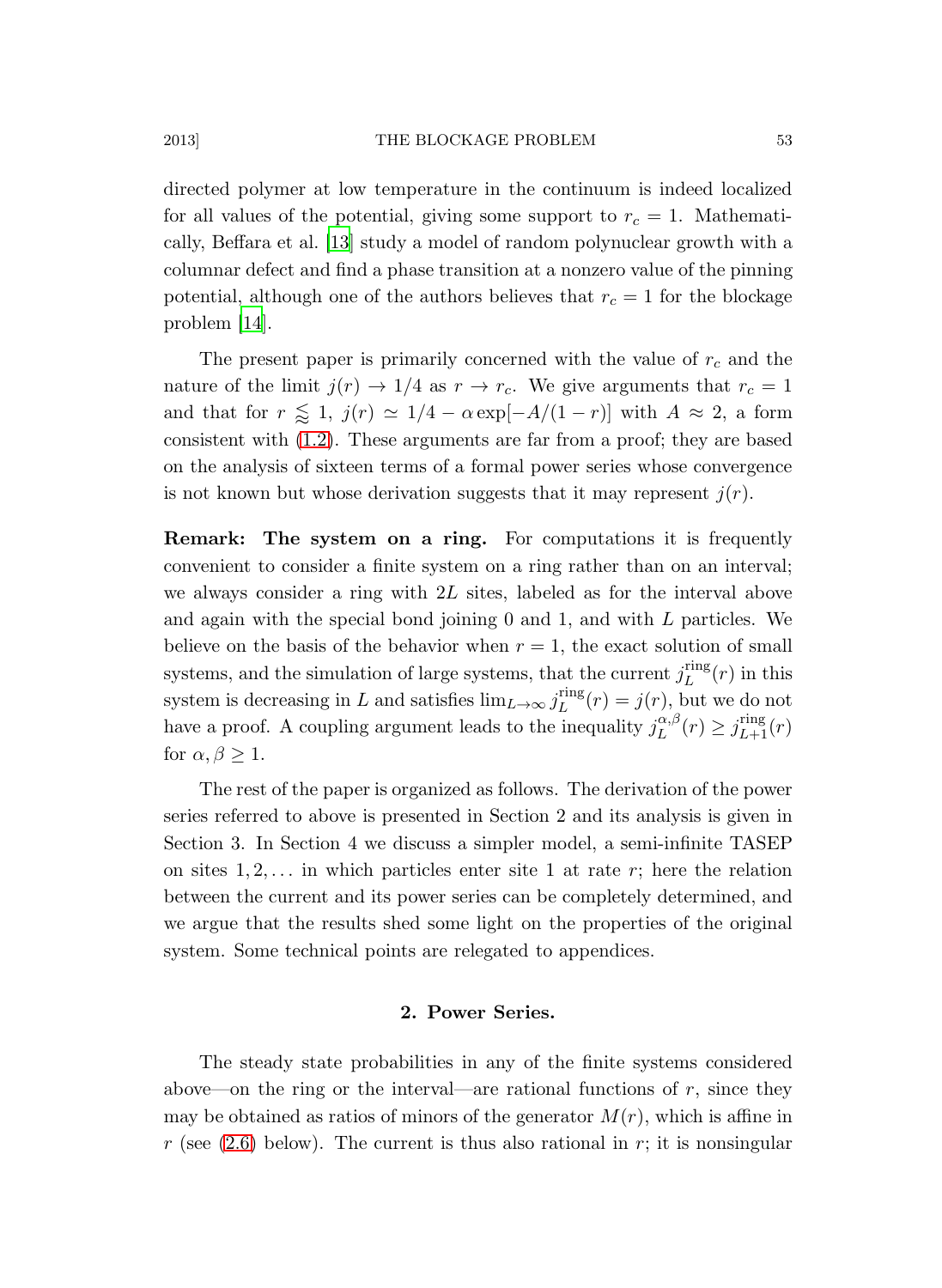(and in fact vanishing) at  $r = 0$ , and so has a power series in r convergent in some neighborhood of the origin:

<span id="page-5-0"></span>
$$
j_L^{\alpha,\beta}(r) = \sum_{k=0}^{\infty} c_{L,k}^{\alpha,\beta} r^k, \qquad j_L^{\text{ring}}(r) = \sum_{k=0}^{\infty} c_{L,k}^{\text{ring}} r^k.
$$
 (2.1)

<span id="page-5-2"></span>It is shown in [\[6](#page-22-5)] for the system on the interval, and may be verified similarly for the half-filled ring, that for  $k \leq L$  the coefficients in [\(2.1\)](#page-5-0) agree and are independent of L,  $\alpha$ , and  $\beta$  as long as  $\alpha, \beta \geq 1$ ; we denote the common value as  $c_k$ :

$$
c_k = c_{L,k}^{\alpha,\beta} = c_{L,k}^{\text{ring}}, \qquad k \le L, \quad \alpha, \beta \ge 1. \tag{2.2}
$$

Thus for  $j_L^* = j_L^{\alpha,\beta}$  $L^{\alpha,\beta}$  or  $j_L^* = j_L^{\text{ring}}$  $L^{I\text{ing}},$ 

<span id="page-5-4"></span>
$$
j_L^*(r) = \sum_{k=0}^L c_k r^k + O(r^{L+1}),
$$
\n(2.3)

where the remainder term, but not the  $c_k$ , may depend on L and on which current is under consideration.

More generally, one can by similar methods obtain a corresponding result for the entire measure. The proof of the next result, and of the extension mentioned in Remark [2.2\(](#page-5-1)a), is implicit in the proof of Theorem 1 in Appendix B of [\[6](#page-22-5)].

<span id="page-5-3"></span>**Theorem 2.1.** Suppose that  $L \geq j \geq 1$ , and let  $f(\eta)$  be a function of the configuration which depends only on the 2j variables  $\eta_{-j+1}, \ldots \eta_j$ . Then in each of the finite systems we are considering  $\langle f \rangle$  has a power series in r for which the coefficients up to order  $L - j$  are independent of L. Moreover, on the interval these coefficients are independent of  $\alpha$  and  $\beta$ , for  $\alpha, \beta \geq 1$ , and are the same as on the ring.

<span id="page-5-1"></span>**Remark 2.2.** (a) In the special case of an open system with  $\alpha = \beta = 1$  one in fact obtains one more order, that is, the coefficients of the power series of  $\langle f \rangle$  up to order  $L - j + 1$  are independent of L.

(b)  $(2.2)$  is a corollary of the  $j = 1$  case of Theorem [2.1,](#page-5-3) since the current in any of these systems has value  $r \langle \eta_0 (1 - \eta_1) \rangle$ .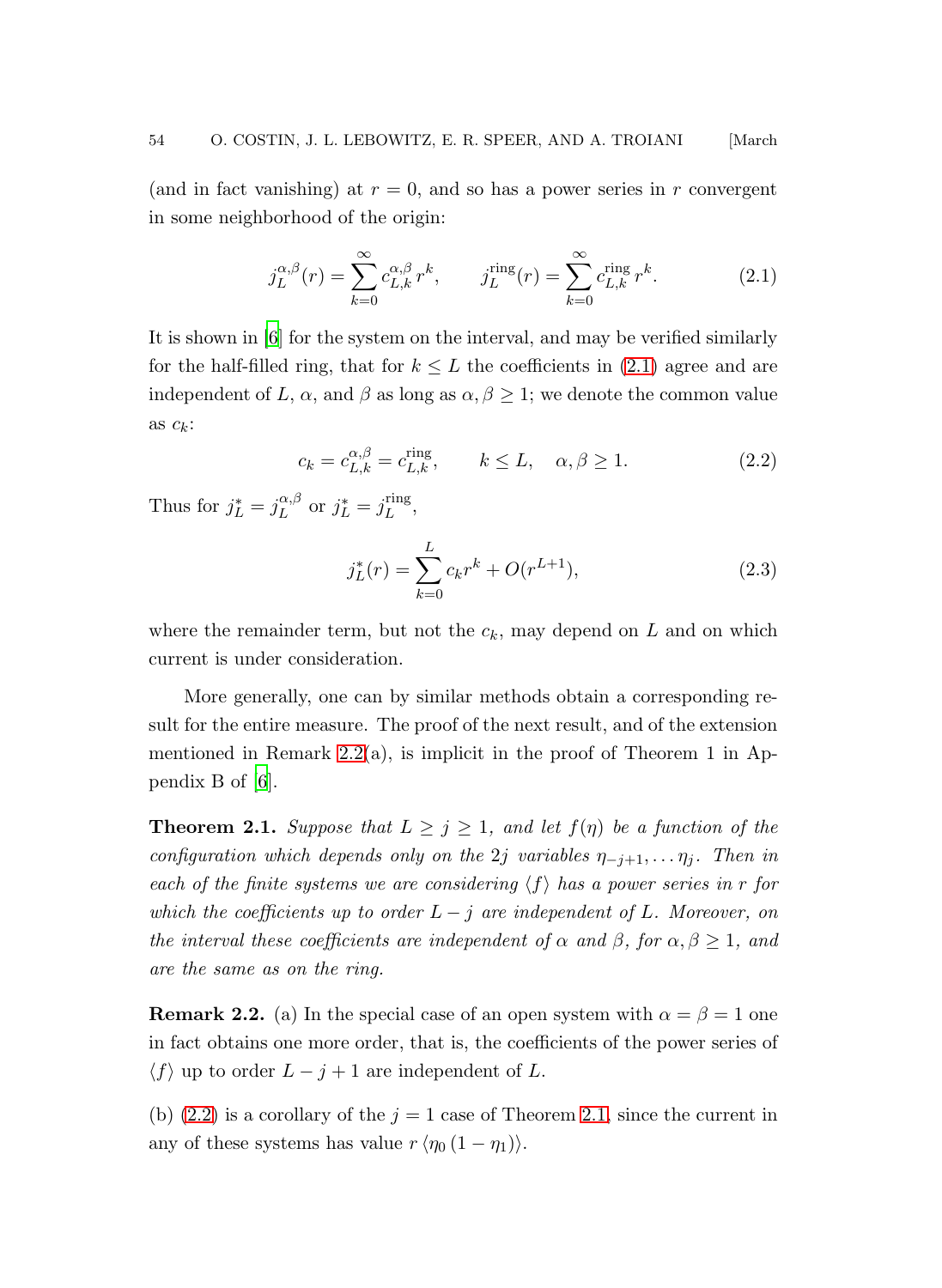We may compute the power series  $(2.1)$ , or indeed the series for any  $\langle f \rangle$  on the ring or interval, by a direct expansion, without obtaining the exact rational form (which is usually a much more computationally intensive problem). For if the steady state measure assigns probability  $P(\eta)$  =  $\sum_{k=0}^{\infty} p_k(\eta) r^k$  to the configuration  $\eta$  then P is the null vector of the generator  $M(r)$  of the process:

$$
\sum_{\eta} M(r)_{\zeta\eta} P(\eta) = 0, \qquad \forall \zeta.
$$
 (2.4)

 $M(r)$  has the form  $M(r) = M^{(0)} + rM^{(1)}$  and  $p_0(\eta)$  is known, so that  $p_1(\eta)$ ,  $p_2(\eta)$ , etc. may be found recursively by solving

<span id="page-6-1"></span><span id="page-6-0"></span>
$$
M^{(0)}p_k = -M^{(1)}p_{k-1}.
$$
\n(2.5)

For example, for the ring  $p_0(\eta) = \delta_{\eta, \eta^{(0)}}$  with  $\eta_i^{(0)} = 1$  if  $i \leq 0$  and  $\eta_i^{(0)} = 0$ if  $i \geq 1$ , and M is a  $\binom{2L}{L}$  $\binom{2L}{L} \times \binom{2L}{L}$  $\binom{2L}{L}$  matrix with

$$
M_{\zeta\eta} = \begin{cases} \eta_i(1 - \eta_{i+1}), & \text{if } \zeta = \eta^{i,i+1}, \ i \neq 0, \\ \eta_0(1 - \eta_1)r, & \text{if } \zeta = \eta^{0,1}, \\ 0, & \text{if } \zeta \neq \eta \text{ otherwise,} \\ -\sum_{\eta' \neq \eta} M_{\eta'\eta}, & \text{if } \zeta = \eta, \end{cases} \tag{2.6}
$$

Here  $\eta^{ij}$  denotes the configuration obtained from  $\eta$  by exchanging the values of  $\eta_i$  and  $\eta_j$ .  $M^{(0)}$  is not invertible but [\(2.6\)](#page-6-0) implies that it has a triangular structure so that [\(2.5\)](#page-6-1) may be solved by back substitution. We have used this procedure to determine the coefficients  $c_k$  of  $(2.2)$  to order 16 and of the densities  $\langle \eta_i \rangle$ ,  $i = 1, \ldots, 5$ , to order 16 − *i*; the results are given in Appendix B. The densities behind the blockage may be obtained from this table and the symmetry  $\langle \eta_i \rangle = 1 - \langle \eta_{1-i} \rangle$ . Although the  $c_k$  given in the table alternate in sign we believe, on the basis of an argument given below, that this alternation will break down at  $k = 17$ .

In the next section we make, for the purposes of discussion,

**Assumption A:** The series  $\sum_{k=0}^{\infty} c_k r^k$  has a nonzero radius of convergence and represents the current  $j(r)$  for those  $r \geq 0$  for which it converges.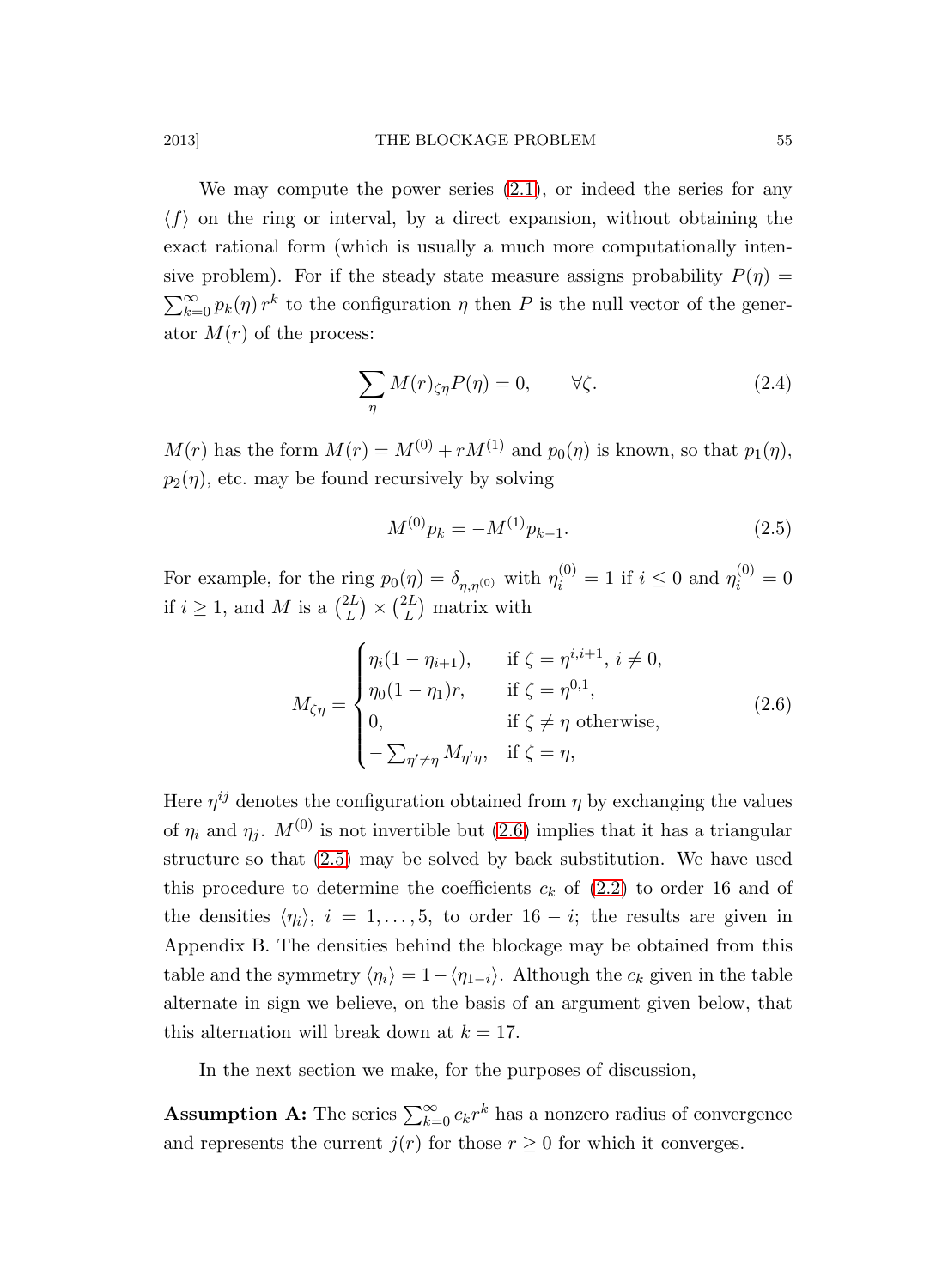We ask what this assumption, together with the knowledge of the first sixteen  $c_k$ , suggests about the behavior of  $j(r)$ . Such a procedure is clearly fraught with uncertainty, and any conclusions drawn must be approached with skepticism, both because the series might diverge or, if convergent, might represent  $j(r)$  only in a limited region or not at all, and because knowledge of any finite number of coefficients of a power series can tell us nothing with surety of the behavior of the sum. Nevertheless we feel that there is justification for our approach: the analysis of the series seems fairly compelling, and the conclusions we reach are consistent with the findings of [\[6](#page-22-5)].

#### 3. Analysis of the Series for the Current

Let us define

<span id="page-7-0"></span>
$$
J(r) = \sum_{k=0}^{\infty} c_k r^k, \qquad J_n(r) = \sum_{k=0}^{n} c_k r^k,
$$
 (3.1)

where the coefficients  $c_k$  are defined by [\(2.2\)](#page-5-2) and  $c_0, \ldots, c_{16}$  are given in Table [1](#page-20-0) of Appendix B; as indicated above, we assume for the purpose of this discussion that the series for  $J(r)$  has a positive radius of convergence. We let  $J(r)$  also denote the analytic continuation of the sum of this series to other values of r. The key tool in our analysis will be the fact that for any function  $f(z)$  analytic at  $z = 0$  the Taylor series of  $F(r) := f(J(r))$  in powers of r can be calculated up to order 16 from the known coefficients  $c_k$ ; we will write  $F_{16}(r)$  for the resulting polynomial.

We first note that for  $k = 1, ..., 16$  the coefficients  $c_k$  alternate in sign and that for values of k in the range  $3 \lesssim k \lesssim 13$  the ratio  $c_k/c_{k-1}$  varies in magnitude in a reasonably narrow range around  $2/3$ . We accept the natural explanation of this behavior: that  $J(r)$  has a simple pole with relatively large residue at a point  $r = r_0 \approx -1.5$ , affecting the early coefficients of the series, but that this effect is masked in later coefficients by weaker singularities closer to the origin. Further analysis of the series will be aided by a more precise location of  $r_0$ . There are various methods to achieve this; we discuss two of them in Appendix C. The conclusion is that we may take  $r_0 = -1.5437$ and expect this value to be accurate within an error of  $\pm 0.0005$ . In the remainder of this section we will often study the power series for  $(r-r_0)J(r)$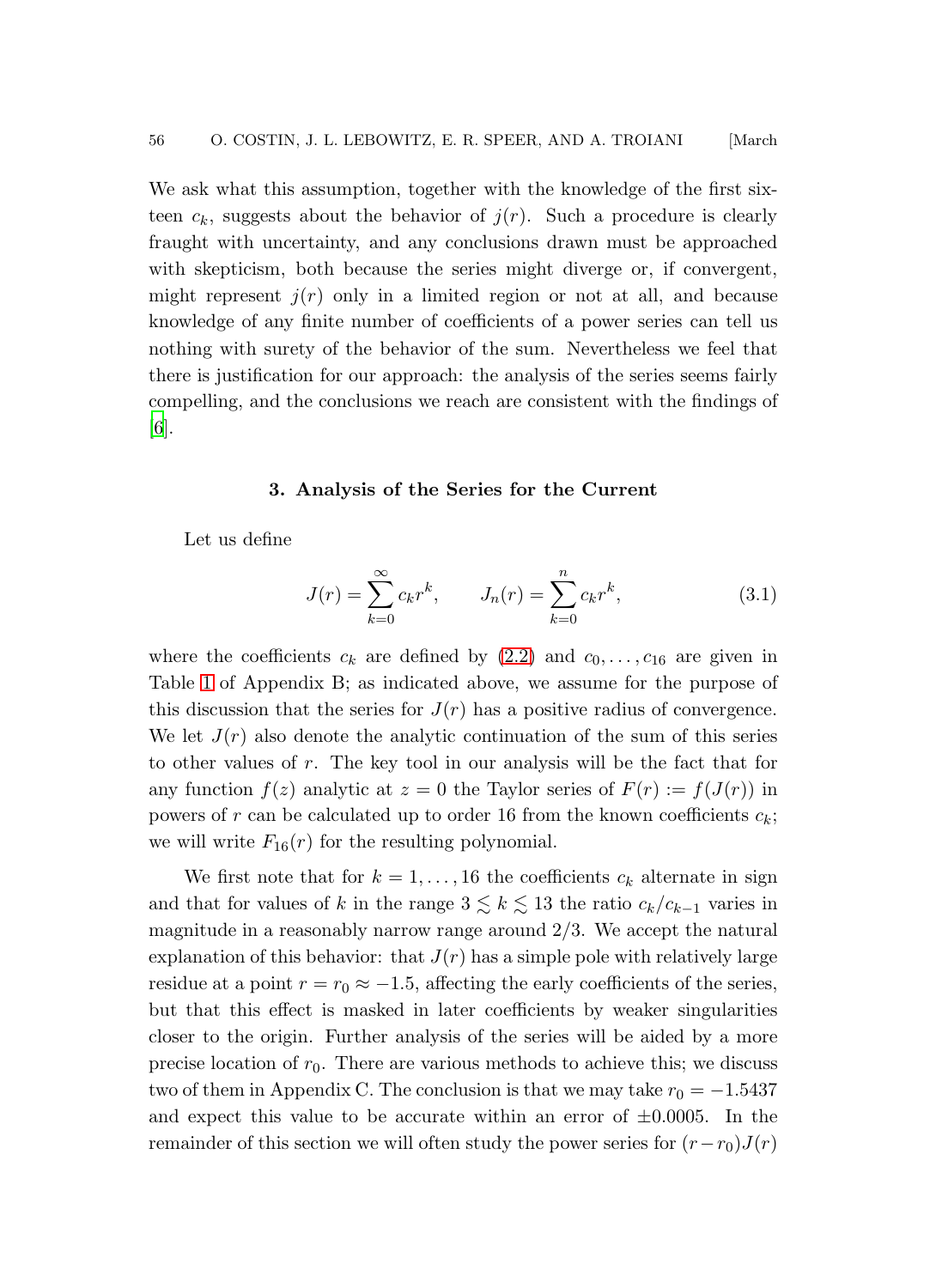(or some similarly constructed function—see, e.g., [\(3.3\)](#page-9-0)) rather than that for  $J(r)$ , in order to eliminate the strong effect of this pole and thus make other singularities of  $J(r)$  more apparent in the behavior of the power series.

We now consider the question of whether or not  $r_c = 1$ . Under Assumption A, the radius of convergence of  $J(r)$  can be at most  $r_c$ , so that the Taylor coefficients of  $J(r)$ , or of  $(r - r_0)J(r)$ , must grow (for large k) at least as fast as  $r_c^{-k}$ . Figure [1](#page-8-0) shows the latter coefficients for  $k = 6, \ldots, 16$ ; there is no sign of exponential growth, suggesting that  $r_c = 1$ .



<span id="page-8-1"></span><span id="page-8-0"></span>Figure 1: The Taylor coefficients of  $(r - r_0)J(r)$ .

Accepting provisionally that  $r_c = 1$  we now ask about the form of the singularity in  $J(r)$  there. The heuristic formula [\(1.2\)](#page-3-0) suggests that

$$
J(r) \sim 1/4 - \gamma e^{-a/(1-r)} \quad \text{for } r \lessapprox 1, \qquad \gamma, a > 0,
$$
 (3.2)

so that  $(1/4 - J(r))^{-1} \sim \gamma^{-1} \exp(a/(1 - r))$ . To verify the consistency of this ansatz we observe (see Appendix D) that the Taylor coefficients of  $\exp(a/(1-r))$  grow as const  $k^{-3/4}e^{2\sqrt{ak}}(1+o(1))$ . With  $u_k$  the Taylor coefficients of  $(1/4 - J(r))^{-1}$  we use the function Statistics[Fit] in Maple to obtain a fit (also shown in Figure [2\)](#page-9-1) over the range  $7 \leq k \leq 16$  of the form  $u_k \sim A_1 \sqrt{k} + B_1 \log k + C_1$  with  $A_1 = 2.82$ ,  $B_1 = -0.495$ , and  $C_1 = 0.116$ ; the residual standard deviation in the fit, that is, the square root of the ratio of the residual sum of squares to the number of degrees of freedom (here 7), is 0.0002, quite small. The value of  $A_1$  is consistent with the value  $a \approx 2$  which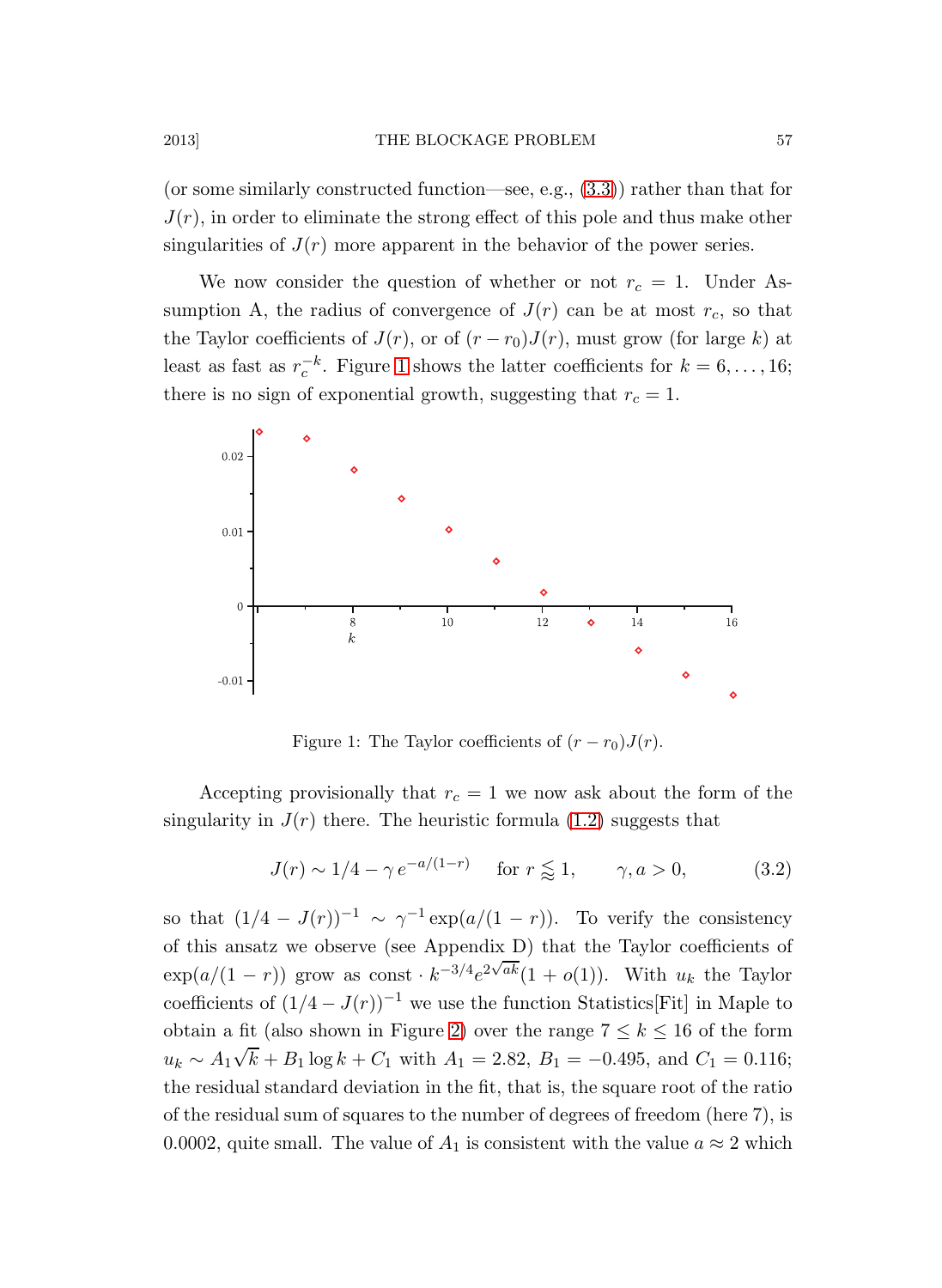we discuss below; B1, C1 (and higher terms if sought) are more sensitive to corrections to the exact type of the singularity, to other singularities, etc.



Figure 2: A plot of  $\log^2 u_k$  together with a straight line fit, where the  $u_k$  are the Taylor coefficients of  $(1/4 - J(r))^{-1}$ .

<span id="page-9-1"></span>To explore [\(3.2\)](#page-8-1) further we consider

<span id="page-9-0"></span>
$$
X(r) = \log[(r - r_0)(1/4 - J(r))]. \tag{3.3}
$$

If [\(3.2\)](#page-8-1) holds then X will have a simple pole at  $r = 1$ , which by itself would lead to a Taylor series for X with all coefficients equal to  $-a$ ; due to the presence of other singularities we would of course expect such constancy at best asymptotically. A singularity of X for  $|r| < 1$  would lead to exponentially growing coefficients, while other singularities on the unit circle would modify the asymptotic form.

The Taylor coefficients  $x_k$  of X are plotted in Figure [3.](#page-10-0) There is no sign of exponential growth, again suggesting that  $r_c = 1$  (and more generally that  $J(r) \neq 1/4$  for  $|r| < 1$ ). At a first approximation one has  $x_k \approx -2$ , which is consistent with [\(3.2\)](#page-8-1) with  $a \approx 2$ . Overall, we believe that this analysis gives good support for the conclusion that  $r_c = 1$  and that  $j(r)$  has a singularity of the general form [\(3.2\)](#page-8-1) at  $r = r_c = 1$ .

Somewhat more speculatively, one may in fact obtain a more detailed hypothesis for the singularity structure of  $J(r)$ . Figure [3](#page-10-0) suggests an oscillatory behavior rather than constancy for the  $x_k$ . Using the function Statistics[Fit] in Maple we obtain a very good fit (also shown in Figure [3\)](#page-10-0)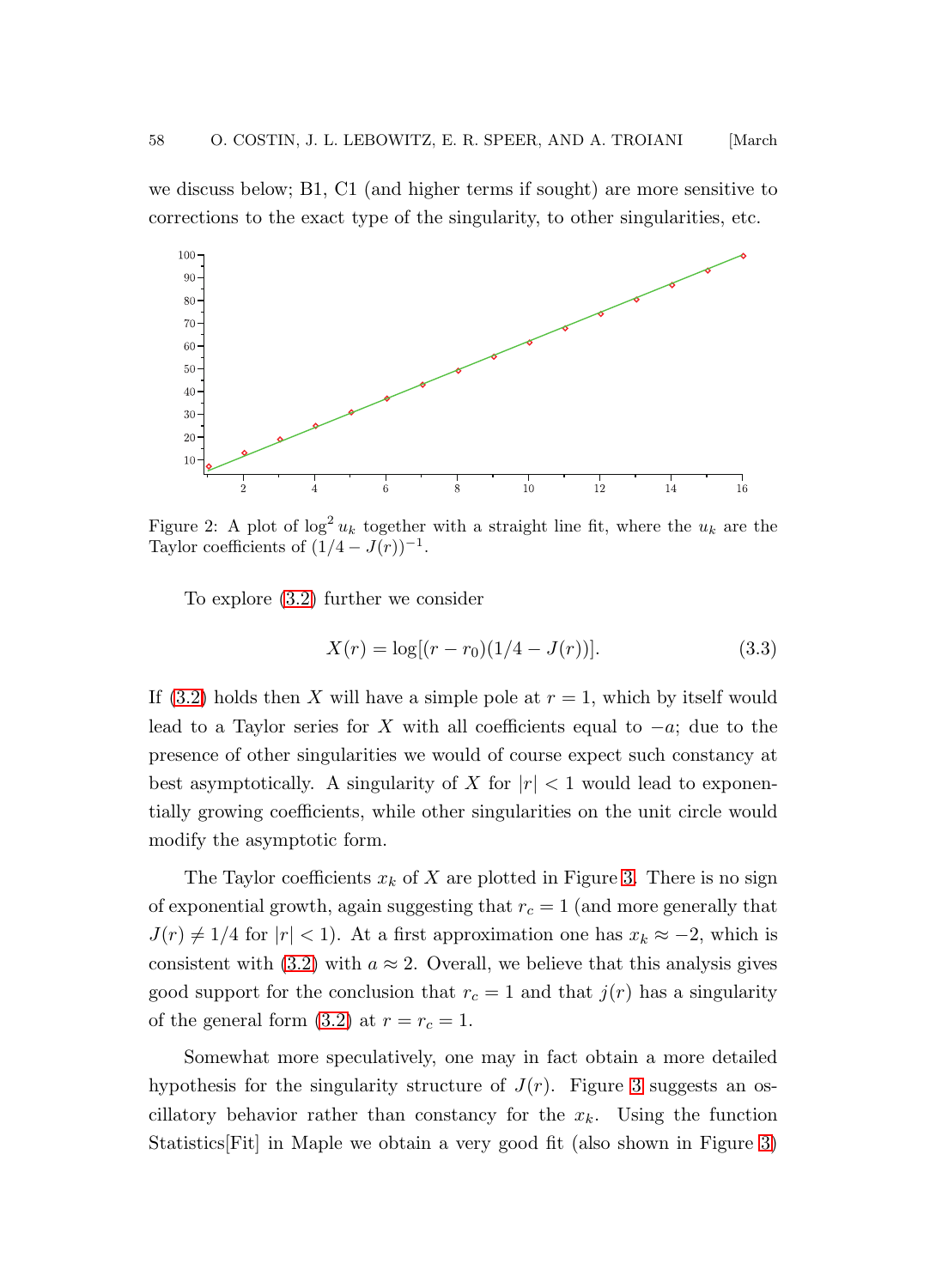to a function of the form  $x(k) = A + B \cos(C(k - D))$ , with

$$
A = -2.00922
$$
,  $B = 0.193059$ ,  $C = 0.260931$ ,  $D = 0.919233$ , (3.4)

over the range  $7 \leq k \leq 16$ . The residual standard deviation is 0.00025, about one hundredth of one percent of the typical value being fitted.

<span id="page-10-1"></span>

Figure 3: The Taylor coefficients of  $\log[1/4 - (r - r_0)J(r)]$ , together with the curve  $A + B \cos(C(k - D))$  with parameters given by [\(3.4\)](#page-10-1).

<span id="page-10-0"></span>The function  $\hat{X}(r)$  with Taylor series given exactly by  $\sum_{k=0}^{\infty} x(k)r^k$  is

$$
\hat{X}(r) = \frac{A}{1-r} + \frac{B[\cos CD - r\cos(C(D+1))]}{1 - 2r\cos C + r^2},
$$
\n(3.5)

with simple poles at  $r = 1$  and  $r = e^{\pm iC}$ . This suggests that one may wellapproximate  $X(r)$  by the function  $Y(r)$  whose Taylor series agrees asymptotically with that of  $\hat{X}(r)$  but has the same first 16 terms as does that of  $X(r),$ 

$$
X(r) \approx Y(r) := \hat{X}(r) + \sum_{k=0}^{16} (x_k - x(k))r^k,
$$
\n(3.6)

and correspondingly approximate

<span id="page-10-2"></span>
$$
J(r) \approx K(r) := \frac{1}{4} - \frac{e^{Y(r)}}{r - r_0}.
$$
 (3.7)

By construction the first 16 coefficients in the power series for  $K(r)$  agree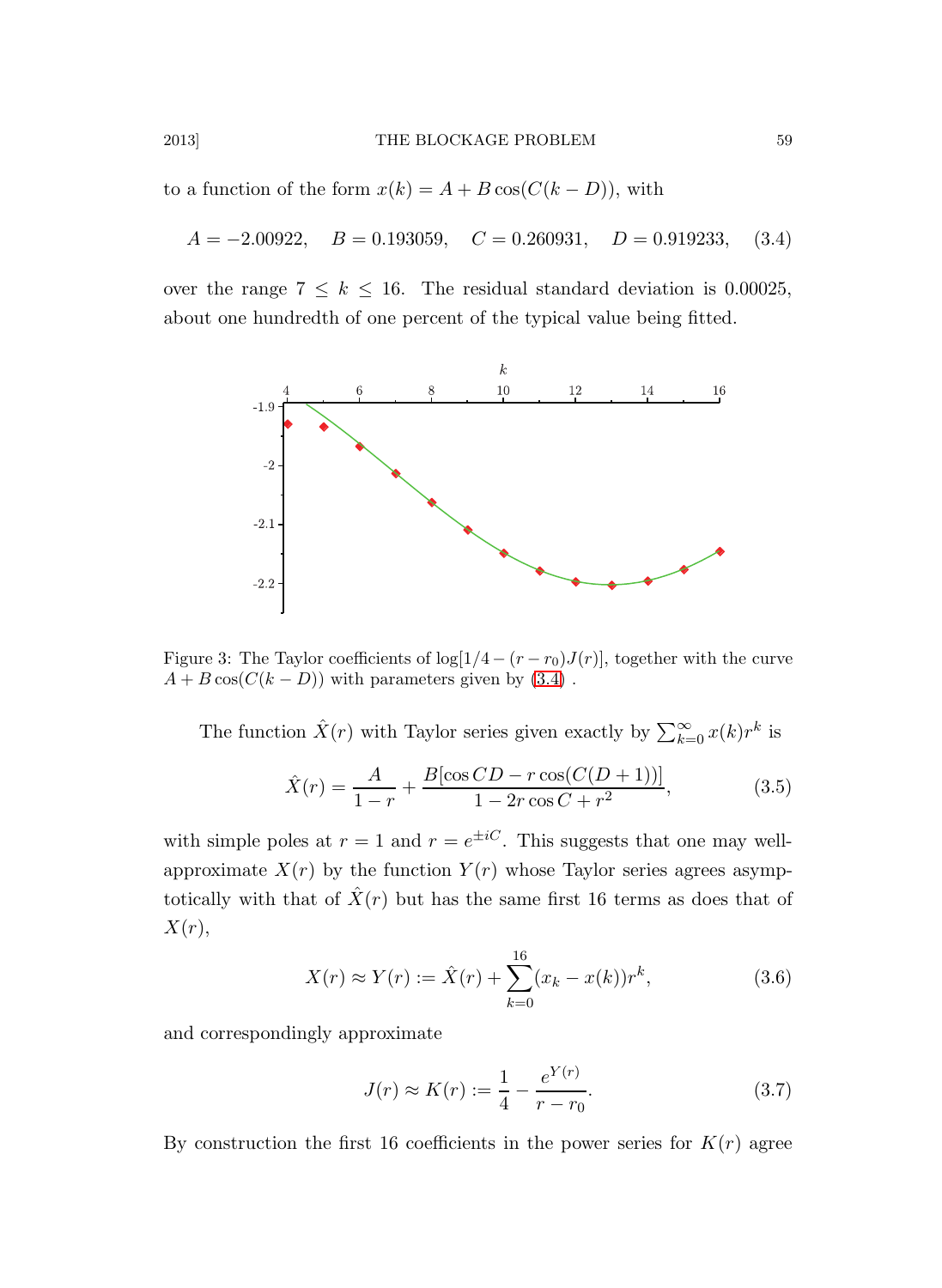with those of  $J(r)$ ; the 17<sup>th</sup> coefficient is negative, suggesting that the alternation of sign noted in Table [1](#page-20-0) breaks down at this point.

One must again treat this analysis with caution; certainly for example the exact values of  $A, \ldots, D$  depend on the range of indices k over which the fit is performed.

Remark 3.1. One can attempt a similar analysis of the power series for the densities  $\rho_i(r)$  for small values of i, whose coefficients are also given in Appendix B. It is natural to guess that, near  $r = 1$ ,  $\rho_i$  would have a decomposition similar to [\(3.2\)](#page-8-1):  $\rho_i(r) = \rho_i^{\text{reg}}$  $i$ <sup>reg</sup> $(r) + \rho_i$ <sup>sing</sup>  $\sum_{i}^{\text{sing}}(r)$ , with  $\rho_i^{\text{reg}}$  $i$ <sup>reg</sup> regular at  $r=1$  and  $\rho_i^{\text{sing}}$  $\sum_{i=1}^{\text{sing}}$  having an exponential singularity  $e^{-A/(1-r)}$ . (Since the current is given by  $j(r) = r\langle \eta_0(1 - \eta_1) \rangle = \langle \eta_i(1 - \eta_{i+1}) \rangle, i \neq 0$ , where the expectation is taken in any NESS with maximal current, occurrence of the exponential singularity of  $(3.2)$  in the current implies that it must occur in densities and/or in the two-body correlation functions.) The key to the analysis of the current, however, was that we knew (or could hypothesize) that the regular part of the current at  $r = 1$  was precisely 1/4, and could therefore isolate the singular part for further study through the definition [\(3.3\)](#page-9-0) of  $X(r)$ . On the other hand, while we know that  $\rho_i(1) = \rho^{\text{reg}}(1) = 0.5$ , it appears that the derivatives of  $\rho_i$  (or equivalently of  $\rho_i^{\text{reg}}$  $i_i^{\text{reg}}$  at  $r=1$  are nonzero, and we have not been able either to determine reliably any terms beyond the constant one in the expansion of  $\rho_i^{\text{reg}}$  $i_i^{\text{reg}}$  around  $r = 1$  or to isolate  $\rho_i^{\rm sing}$  $\sum_{i=1}^{\text{sing}}$  so that its behavior could be studied.

# 4. A Solvable Semi-infinite Model

We would like to understand the convergence of the finite volume current  $j_L^{\rm ring}$  $L^{\text{ring}}(r)$  (or  $j_L^{\alpha,\beta}$  $L^{(\alpha,\beta)}(r)$  as  $L \to \infty$ , with particular attention to the behavior in the complex  $r$  plane, and for this purpose consider a semi-infinite system in which this behavior can be determined completely, using the work of Derrida, Evans, Hakim, and Pasquier [\[3](#page-22-2)]. To obtain this model we begin with the open system as described in Section 1, with  $\beta = 1$ , and then replace the portion of this system lying to the left of the distinguished bond by a reservoir of particles, so that the site immediately to the left of this bond is always full. Now we study the portion of the system to the right of the bond; particles enter this system from the left at rate  $r$  and (in the finite system, now of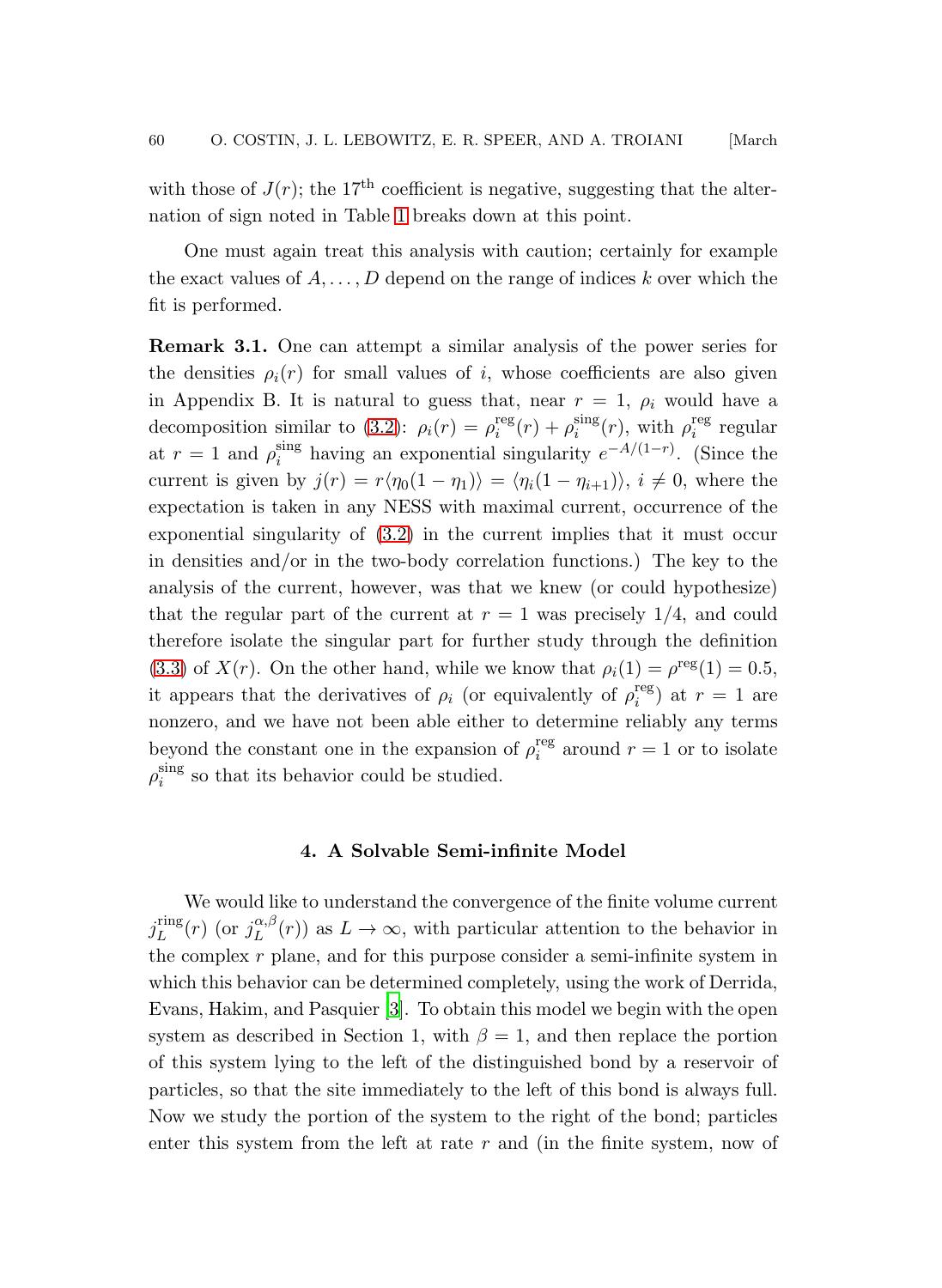L sites) exit on the right at rate 1. The current in this system is an upper bound for that in the original model [\[6](#page-22-5), [2](#page-22-1)].

The system may alternatively be viewed as a symmetrized TASEP on  $\mathbb Z$ [\[10](#page-23-2)]: the configurations are assumed to be symmetric under the joint action of the reflection  $i \rightarrow 1-i$  exchange of particles and holes, and the dynamics are such that a transitions occur simultaneously on symmetrically located bonds, at rate  $r$  on the bond from 0 to 1, which is invariant under the symmetry, and at rate 1 on all others. Note that if the symmetry condition is satisfied by the initial condition then it is preserved by the dynamics. In this language the model is again related to a last passage percolation model, a discrete-time version of which was studied in [\[15](#page-23-6)].

The current  $j_L^{s-i}$  in this system is computed in [\[3\]](#page-22-2):

$$
j_L^{\rm s-i}(r) = \frac{rQ_{L-1}^{\rm s-i}(r)}{Q_L^{\rm s-i}(r)},\tag{4.1}
$$

where the polynomial  $Q_L^{\text{s-i}}$  has order L and is given explicitly by

$$
Q_L^{\rm s-i}(r) = \sum_{j=0}^{L} \frac{L+1-j}{L+1} {L+j \choose L} r^j,
$$
\n(4.2)

and implicitly through the recursion

$$
Q_{L-1}^{\text{s-i}}(r) = (1-r)Q_L^{\text{s-i}}(r) + \frac{1}{L+1} \binom{2L}{L} r^{L+1}, \quad L \ge 1,\tag{4.3}
$$

with  $Q_0^{\text{s-i}}(r) = 1$ . It follows from [\(4.3\)](#page-22-8) that

$$
j_L^{s-i}(r) = r(1-r) + O(r^{L+2}).
$$
\n(4.4)

It is further shown in [\[3](#page-22-2)] that

$$
j^{\text{s-i}}(r) = \lim_{L \to \infty} j_L^{\text{s-i}}(r) = \begin{cases} r(1-r), & \text{if } 0 \le r < 1/2, \\ 1/4, & \text{if } r \ge 1/2. \end{cases} \tag{4.5}
$$

Thus the critical value of r in this model,  $r_c^{s-i} = 1/2$ , is very different from  $r_c$ , and moreover the behavior of  $j^{\text{s-i}}(r)$  near  $r_c^{\text{s-i}}$  is very different from that conjectured in [\(3.2\)](#page-8-1) for  $j(r)$  near  $r_c$ .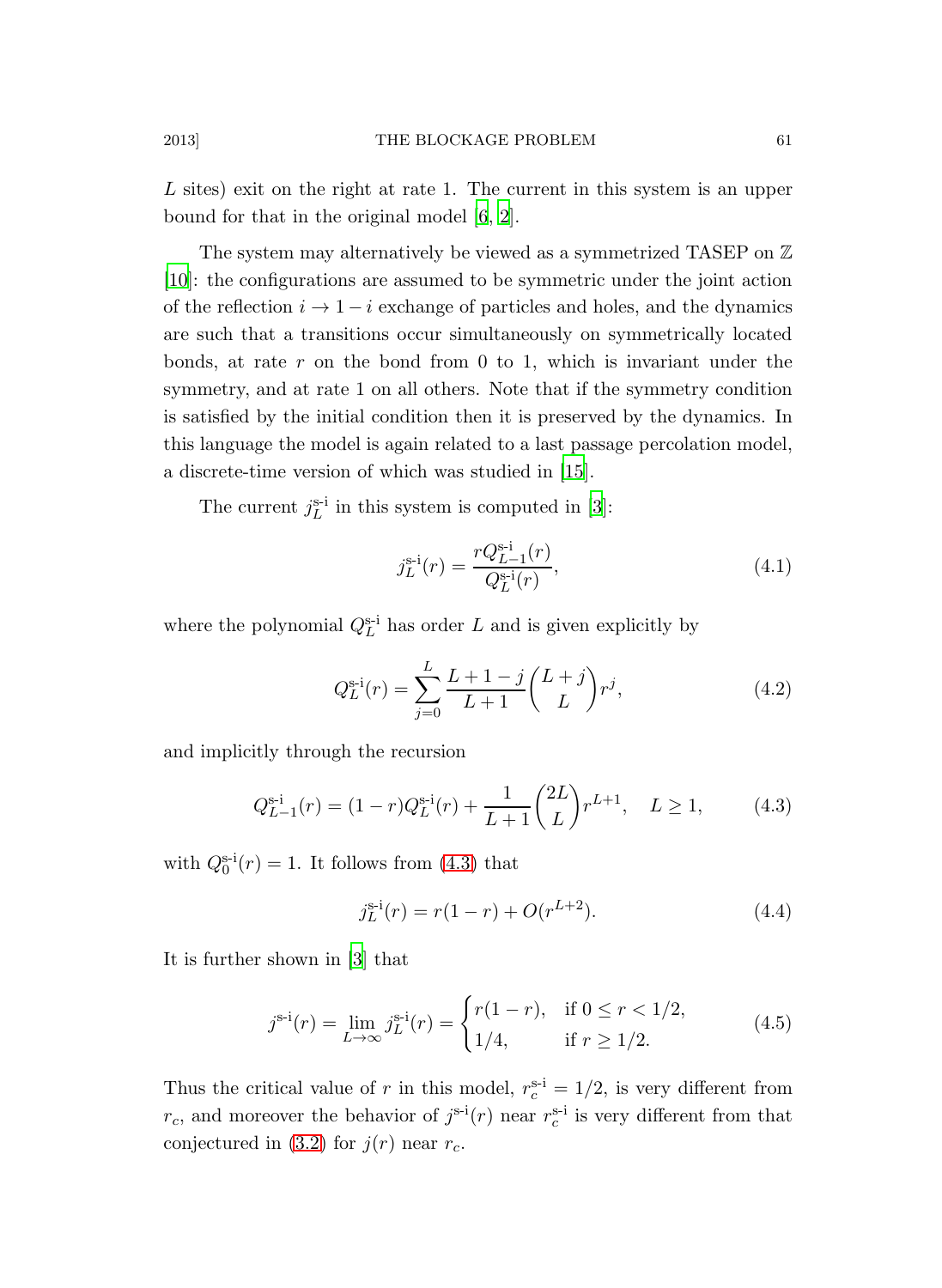The analysis which leads to [\(4.5\)](#page-18-0) can be carried out also in the complex r plane. The simple closed curve Γ defined by  $|r(1 - r)| = 1/4$ , Re  $r \le 1/2$ , divides the plane into an interior region  $\Omega_1$  and an exterior region  $\Omega_2$ ; see Figure [4.](#page-14-0) Then for complex  $r$ ,

$$
j^{\text{s-i}}(r) = \lim_{L \to \infty} j_L^{\text{s-i}}(r) = \begin{cases} r(1-r), & \text{if } r \in \Omega_1, \\ 1/4, & \text{if } r \in \Omega_2. \end{cases}
$$
(4.6)

We see also that  $|j^{\text{s-i}}(r)|$  is continuous on  $\Gamma$ .

The mechanism for the convergence [\(4.6\)](#page-19-0) can be explored since the zeros of the polynomial  $Q_L^{\rm s-i}$  can be obtained and plotted numerically for reasonably large systems; this "Lee-Yang" approach to non-equilibrium systems was introduced in [\[16](#page-23-7)] and has been applied to the open TASEP in [\[17](#page-23-8)]. The zeros appear to fall on a smooth curve which approaches  $\Gamma$  as L increases; the limiting curve  $\Gamma$  and the density of the zeros were computed in [\[17\]](#page-23-8). The distance of the zeros from  $\Gamma$  decreases approximately as  $1/L$ , and the rightmost (complex conjugate) zeros lie at a distance of order approximately  $1/\sqrt{L}$  from the point  $r = 1/2$ . See Figure [4,](#page-14-0) which plots the curve  $\Gamma$  and the zeros of  $Q_L^{\text{s-i}}$  for  $L = 5, 10, 20, 40, \text{ and } 80$ . These zeros are of course poles of  $j_L^{\rm s-i}$ . Note from [\(4.4\)](#page-22-9) that there is no trace of these singularities in the first  $L + 1$  terms of the power series for  $j_L^{s-i}$ ; rather they are hidden in the  $O(r^{L+2})$  remainder.

Comparison of the models: We now want to describe a certain parallelism between the blockage and semi-infinite models, and to suggest that this may extend to some properties which can be established for the latter but not for the former. To make specific comparisons, we will consider the finite-volume version of the blockage model to be that on the ring, but similar conclusions hold for the interval.

Before discussing this parallelism, however, we note a key difference between the models: in the representation [\(4.1\)](#page-22-10) of  $j_L^{s-i}$  the numerator and denominator are polynomials in  $r$  of degree  $L$ , while if for the finite-volume blockage model we write

$$
j_L^{\text{ring}}(r) = \frac{P_L^{\text{ring}}(r)}{Q_L^{\text{ring}}(r)},\tag{4.7}
$$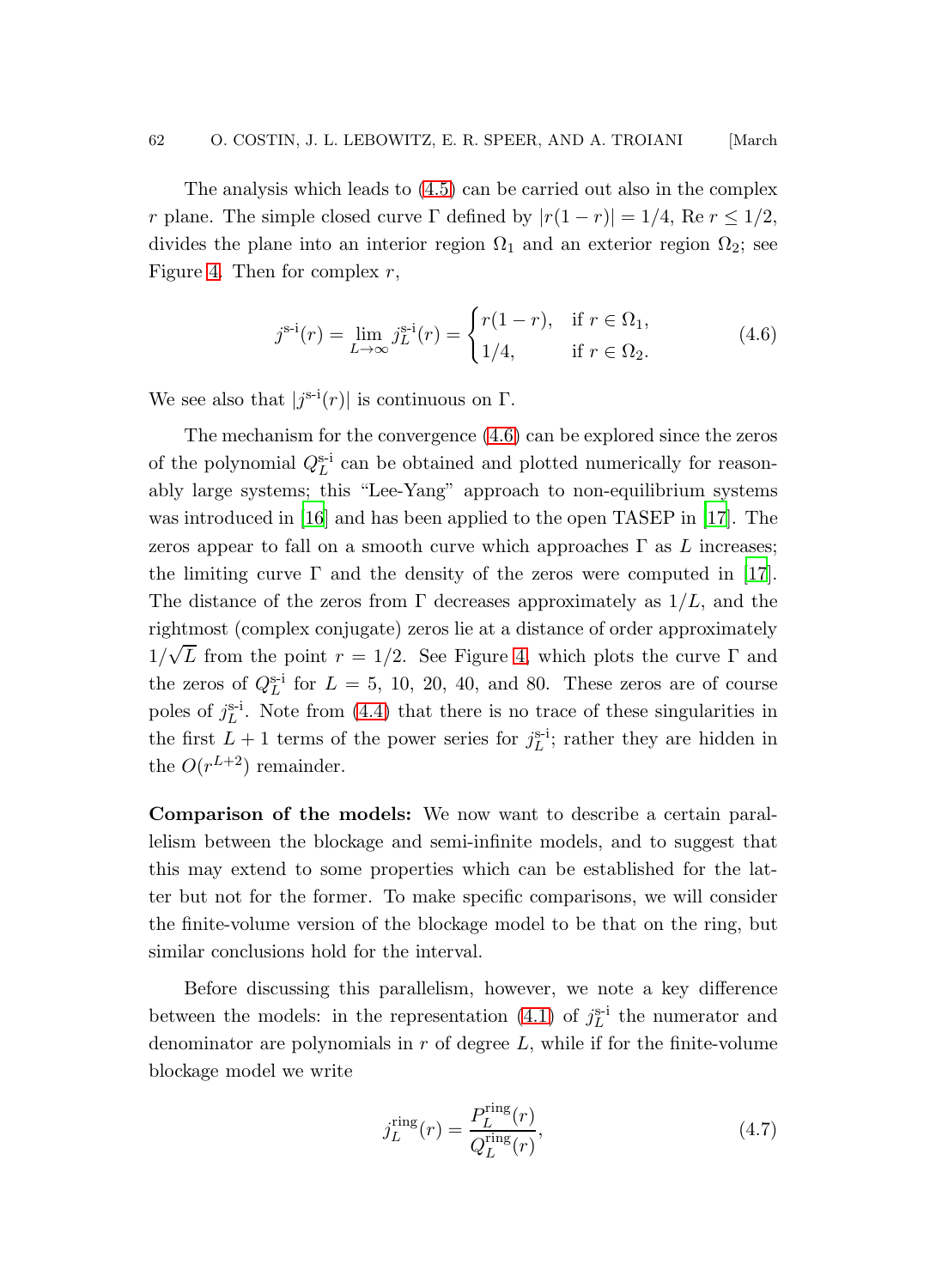

<span id="page-14-0"></span>Figure 4: Zeros of the denominator  $Q_L^{s-i}(r)$ : The symbols are:  $L = 5$ , red cross,  $L = 10$ , magenta circle;  $L = 20$ ; blue diamond;  $L = 40$ , green square;  $L = 80$ , black star. The solid line is the curve  $\Gamma = \{r \mid |r(1 - r)| = 1/4\}.$ 

with  $P_L^{\text{ring}}$  $L_L^{\text{ring}}(r)$  and  $Q_L^{\text{ring}}$  $L_{L}^{ring}(r)$  polynomials, then the degree of  $P_{L}^{ring}$  $L_L^{\text{ring}}$  and  $Q_L^{\text{ring}}$ L grows exponentially with L. This of course makes it difficult to carry out computations in the complex  $r$  plane for the blockage model similar to those described above for the semi-infinite model. To illustrate the difficulty we have calculated  $Q_L^{\text{ring}}$  $L_{L}^{\text{Lung}}(r)$  for  $L \leq 5$ ; the degrees of these polynomials are 1, 2, 5, 14, and 42 for  $L = 1, 2, 3, 4$ , and 5, respectively. Their zeros are shown in Figure [5,](#page-15-0) and one may compare the complexity of this figure with the relative simplicity of Figure [4.](#page-14-0)

We next note two particular similarities between the models.

1. In each model the coefficient of order  $k$  of the Taylor series for the finite volume current,  $j_L^{\text{ring}}$  $L_{L}^{rng}(r)$  or  $j_{L}^{s-i}(r)$ , is independent of L for  $L \geq k$ ; compare [\(2.3\)](#page-5-4) and [\(4.4\)](#page-22-9). The parallelism is not complete: if we pass to the power series obtained from the L-independent terms we obtain in the semiinfinite model just a polynomial of degree two,  $r(1-r)$ , and in the original model the rather complicated function  $J(r)$  studied in Section 2, but for our present purposes we will ignore this distinction.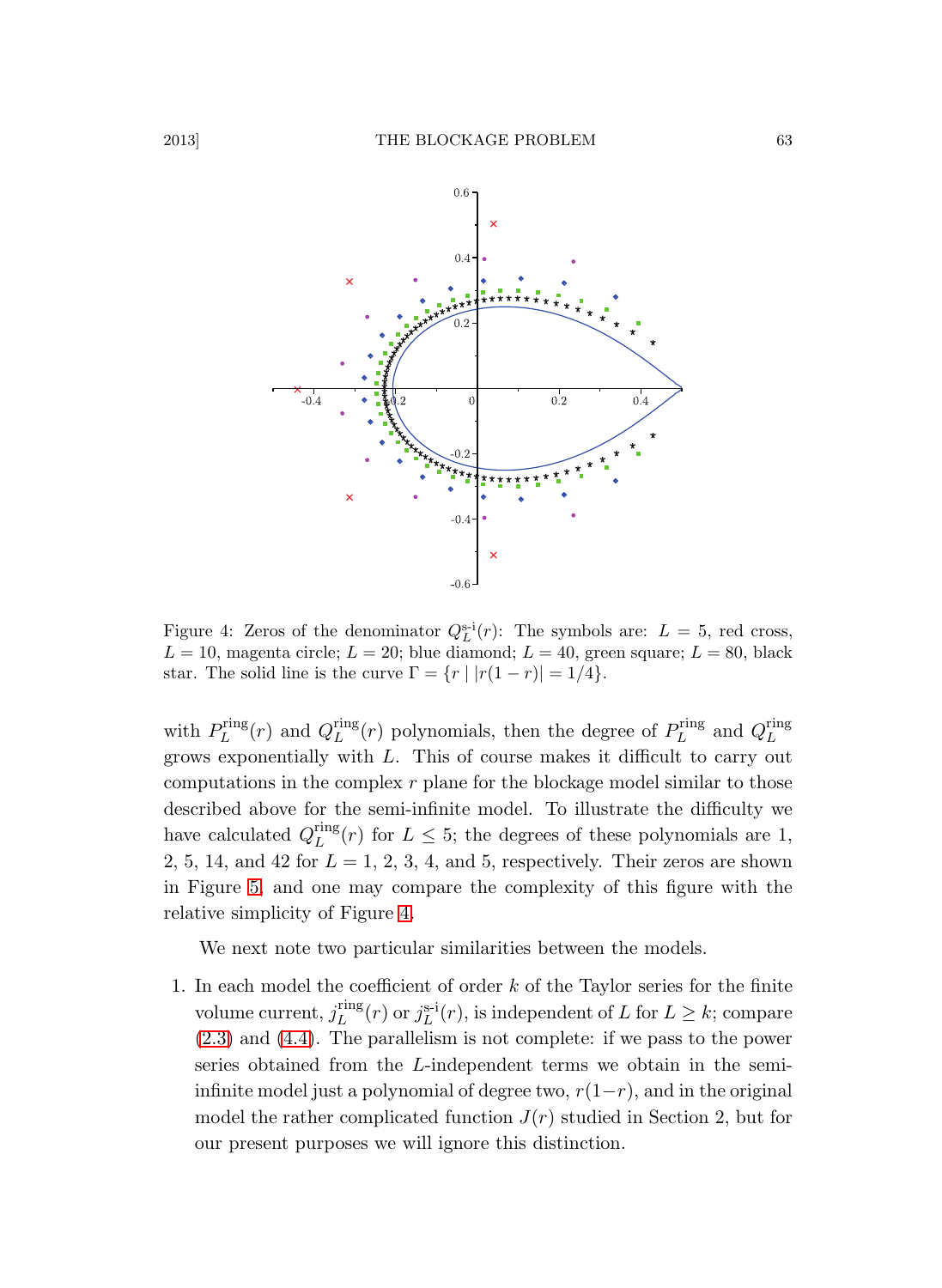

<span id="page-15-0"></span>Figure 5: Zeros of the denominator  $Q_L^{\text{ring}}(r)$ :  $L = 1$ , magenta circle;  $L = 2$ ; blue diamond;  $L = 3$ , green square;  $L = 4$ , black star;  $L = 5$ , red cross. An expanded view of the dashed square is given in Figure [6\(](#page-16-0)b).

 $-2$ 

- 2. Although we have emphasized above that the singularity structure of  $j_L^{\rm ring}$  $L_{L}^{rng}(r)$  is much more complicated than that of  $j_{L}^{s-i}(r)$ , there nevertheless are similarities. To see this, consider the two plots of Figure [6.](#page-16-0) Here we show:
	- for the semi-infinite model (Figure [6\(](#page-16-0)a)) the zeros of  $Q_L^{\text{s-i}}$  for  $L =$  $1, 2, 3, 4, 5$ , as well as the limiting curve Γ;
	- for the blockage model (Figure [6\(](#page-16-0)b)), only the zeros of  $Q_L^{\text{ring}}$  $\mathcal{L}^{\text{ing}}$ ,  $L =$  $1, 2, 3, 4, 5$ , which lie near the origin; for the window chosen, exactly  $L$ zeros appear for  $Q_L^{\text{ring}}$  $L_{L}^{\text{Lung}}$  (as for the semi-infinite model) except for  $L =$ 5, for which two extra zeros, farthest from the origin, also appear. Also shown is a possible limiting curve discussed below.

The similarity of these sets of zeros is clear.

This parallelism suggests the following possible behavior for the blockage model:

• Some subset of the zeros of  $Q_L^{\text{ring}}$  $L \nightharpoonup L$  converge as  $L \nearrow \infty$  to a curve  $\hat{\Gamma}$ somewhat similar to Γ. The simplest hypothesis is that  $\hat{\Gamma}$  is determined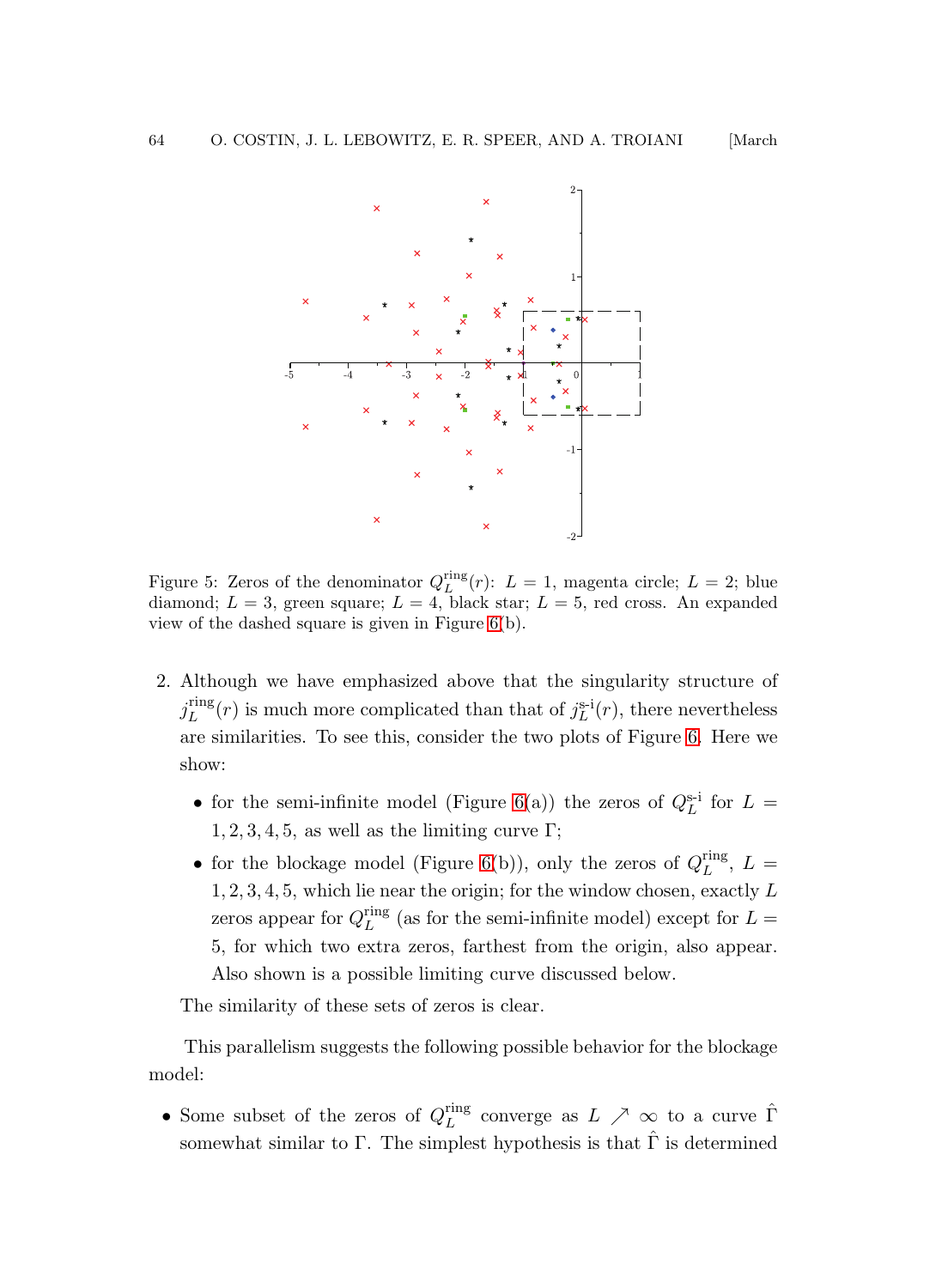

Figure 6(b)

<span id="page-16-0"></span>Figure 6: Zeros of the denominator of the current for the semi-infinite model (a) and the blockage system on the ring (b), for  $N = 1$ , magenta circle;  $N = 2$ ; blue diamond;  $N = 3$ , green square;  $N = 4$ , black star;  $N = 5$ , red cross. Also shown are the limiting curve Γ for the semi-infinite model and an approximation to the conjectured limiting curve  $\Gamma$  of [\(4.8\)](#page-16-1).

by the relation

<span id="page-16-1"></span>
$$
|J(r)| = \frac{1}{4},\tag{4.8}
$$

in parallel with the definition of Γ. The curve shown in Figure  $6(b)$  $6(b)$ was obtained by numerical solution of  $K(r) = 1/4$ , where  $K(r)$  is the approximation to  $J(r)$  defined in [\(3.7\)](#page-10-2).

• In the interior of the curve  $\hat{\Gamma}$ ,  $J(r)$  is analytic and the finite volume cur-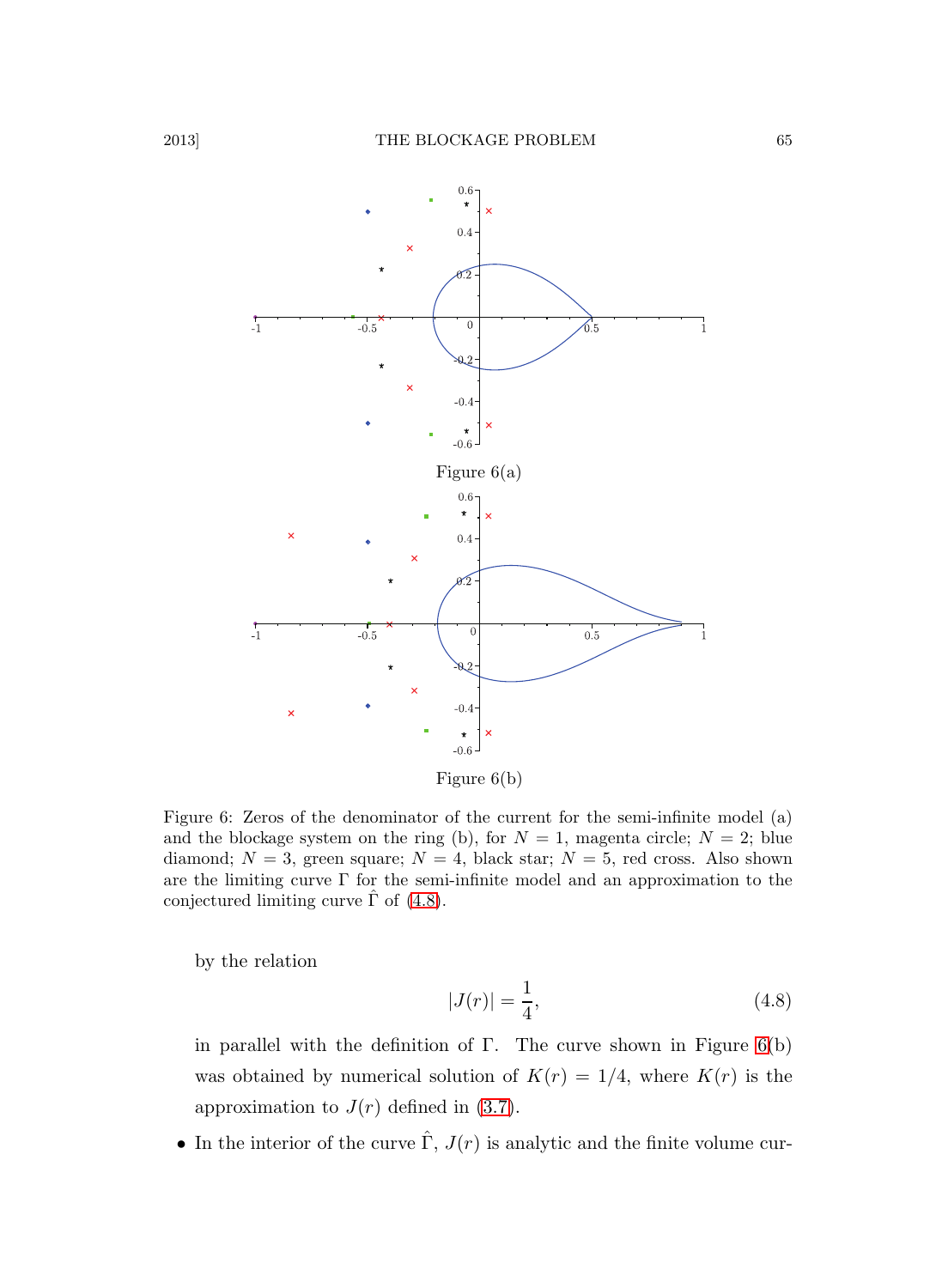rent  $j_L^{\text{ring}}$  $L^{mg}(r)$  converges to  $J(r)$  as  $L \nearrow \infty$ . In particular, Assumption A of Section 2 is valid.

• The behavior of  $J(r)$  outside  $\hat{\Gamma}$  has no direct connection with the behavior of the finite volume current  $j_L^{\text{ring}}$  $L^{(1)}(r)$  there.

This suggested behavior is not sufficiently well founded to be called a conjecture, but we hope that it may be a guide to further investigation.

#### Acknowledgments

We have greatly benefited from discussions with M. Bramson and B. Derrida, and also thank M. den Nijs, T. Seppäläinen, V. Sidoravicius, and H. Spohn for helpful conversations and correspondence. J.L.L and E.R.S. thank the IHES for hospitality. The work of OC was supported in part by NSF Grants DMS-0600369 and DMS-1108794, and that of JLL in part by NSF Grant DMR-1104501 and AFOSR grant FA9550-10-1-0131.

# Appendix A. Agreement of  $J_{\text{max}}(r)$  and  $j(r)$

In this appendix we sketch a proof that the current  $j(r)$  defined in Section 1 is identical to the current  $J_{\text{max}}(r)$  introduced in [\[8](#page-22-7)] and shown there to be continuous, showing that  $j(r)$  is continuous.

Consider three versions of the 1-d TASEP process:  $\eta_t$  is a process on Z with initial configuration  $\eta_0(i) = 1$  if  $i \leq 0$ ,  $\eta_0(i) = 0$  if  $i > 0$ ;  $\zeta_t$  is likewise a process on  $\mathbb Z$  but with arbitrary initial configuration  $\zeta_0$ , and  $\tau_t$  is a process on the interval  $\{-L+1,\ldots,L\}$  with entry and exit rates 1 and with initial configuration the restriction of  $\eta_0$  to this interval. Transitions in these processes occur at rate 1 on all bonds except  $\{0, 1\}$ , where the rate is r; moreover, the dynamics are coupled so that the same Poisson clock on each bond controls transitions in each process, and the clocks on  $\{-L, -L+1\}$ and  $\{L, L+1\}$  control also the entry and exit, respectively, of particles in the  $\tau$  process.

Suppose now that  $\mu$  is a measure on  $\{0,1\}^{\mathbb{Z}}$  which is invariant for the TASEP dynamics with the rates given above and has (maximal) current  $j(r) = r\langle \eta_0(1 - \eta_1) \rangle_\mu$ . (For the sake of precision we define also  $j_L^{1,1}$  $L^{1,1}(r) =$  $r\langle \eta_0(1-\eta_1)\rangle_{\mu_L^{1,1}}$  with  $\mu_L^{1,1}$  $L^{1,1}$  the invariant measure for the open system.) Let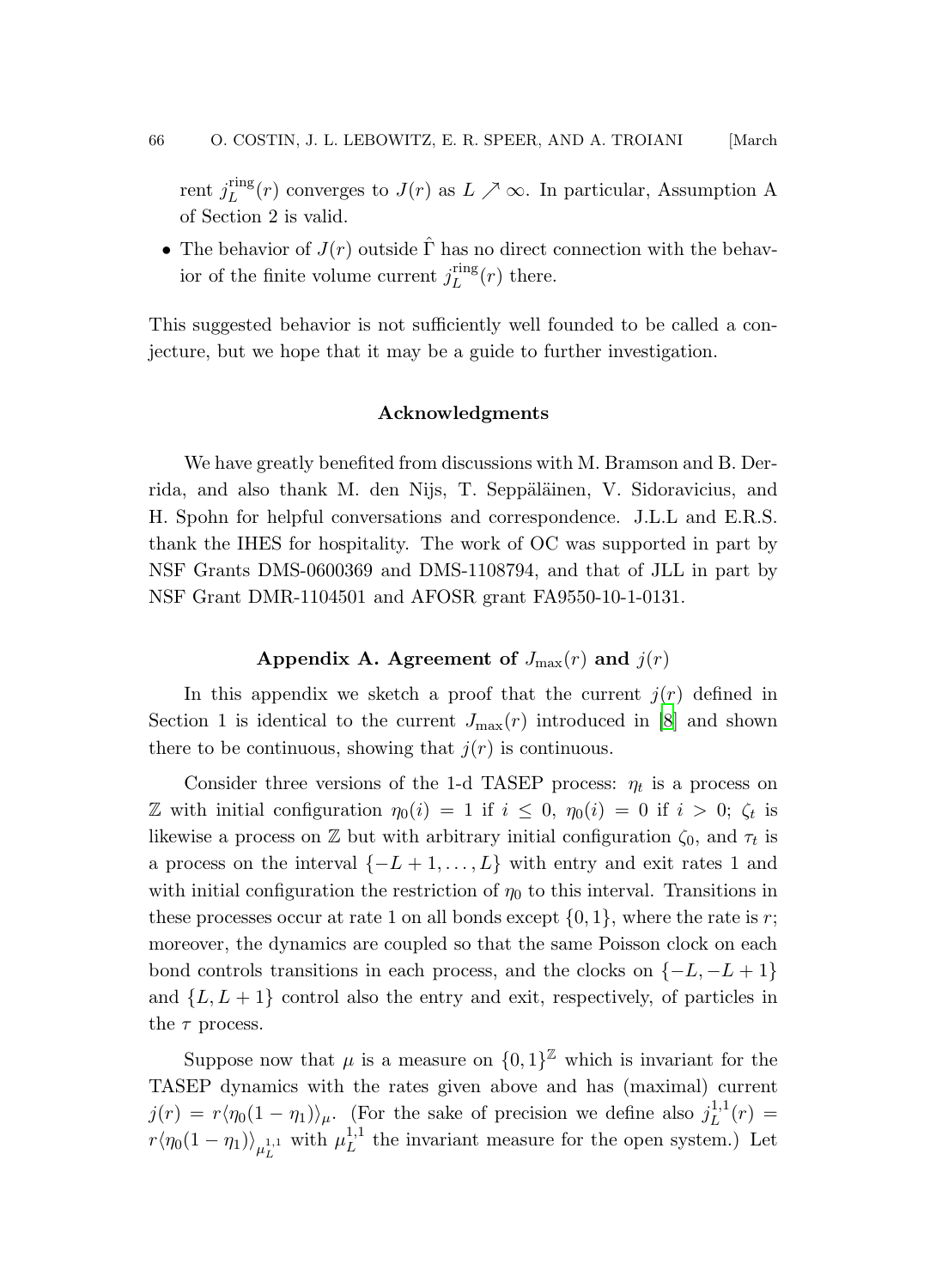$N_n(t)$  be the number of particles that cross the special bond in the  $\eta$  process between times 0 and t, with  $N_{\zeta}(t)$  and  $N_{\tau}(t)$  defined similarly. From the coupling one sees easily that  $N_{\tau}(t) \geq N_{\eta}(t) \geq N_{\zeta}(t)$  for all t and all  $\zeta_0$ , so that for  $t > 0$ ,

$$
\mathbb{E}\left[\frac{N_{\tau}(t)}{t}\right] \geq \mathbb{E}\left[\frac{N_{\eta}(t)}{t}\right] \geq \mathbb{E}\left[\frac{\langle N_{\zeta}(t)\rangle_{\mu}}{t}\right],\tag{A.1}
$$

where  $\mathbb{E}[\cdot]$  denotes the average over the dynamics and in  $\langle N_{\zeta}(t)\rangle_{\mu}$  the initial configuration  $\zeta_0$  is averaged over  $\mu$ . But also

$$
j(r) = \mathbb{E}\left[\frac{\langle N_{\zeta}(t)\rangle_{\mu}}{t}\right], \quad t > 0,
$$
\n(A.2)

$$
j_L^{1,1}(r) = \lim_{t \to \infty} \mathbb{E}\left[\frac{N_\tau(t)}{t}\right],\tag{A.3}
$$

We show below that  $\lim_{t\to\infty} \mathbb{E}[N_{\eta}(t)/t] = J_{\text{max}}(r)$ ; with [\(1.1\)](#page-2-0) and [\(A.1\)](#page-22-10)– [\(A.3\)](#page-22-11) this completes the proof.

For  $n \geq 1$  let  $T_n$  be the time of the  $n^{\text{th}}$  crossing of the  $\{0,1\}$  bond by a particle in the  $\eta_t$  process. It is shown in [\[8](#page-22-7)] that  $\kappa(r) = \lim_{n \to \infty} T_n/n$  exists almost surely and is constant. The current  $J_{\text{max}}$  is defined to be  $1/\kappa(r)$ , so that  $J_{\text{max}}(r) = \lim_{n \to \infty} n/T_n$  a.s. It is easy to see that  $N_{\eta}(t) \to \infty$  and so  $T_{N_n(t)} \to \infty$  a.s. as  $t \to \infty$ ; from this and the inequalities

$$
\frac{N_{\eta}(t) + 1}{T_{N_{\eta}(t) + 1}} - \frac{1}{T_{N_{\eta}(t) + 1}} < \frac{N_{\eta}(t)}{t} \le \frac{N_{\eta}(t)}{T_{N_{\eta}(t)}},\tag{A.4}
$$

we see that  $\lim_{t\to\infty} N_{\eta}(t)/t = J_{\text{max}}$  a.s. We complete the proof by verifying that the family of random variables  $\{N_n(t)/t \mid t \geq 1\}$  is uniformly integrable, that is, that

<span id="page-18-0"></span>
$$
\lim_{c \nearrow \infty} \max_{t \ge 1} \mathbb{E}\left[\frac{N_{\eta}(t)}{t} \chi_{\left\{\frac{N_{\eta}(t)}{t} \ge c\right\}}\right],\tag{A.5}
$$

where  $\chi_S$  denotes the characteristic function of the set S.

Note first that  $T_n \geq S_n$ , where  $S_n$  is the sum of n independent exponential random variables of mean 1 (these can be taken, for example, to be the variables  $Y_{i,i}$ ,  $1 \leq i \leq n$ , of [\[8\]](#page-22-7)). Then for  $c \geq 2$ , and using  $T_{N_n(t)} \leq t$ ,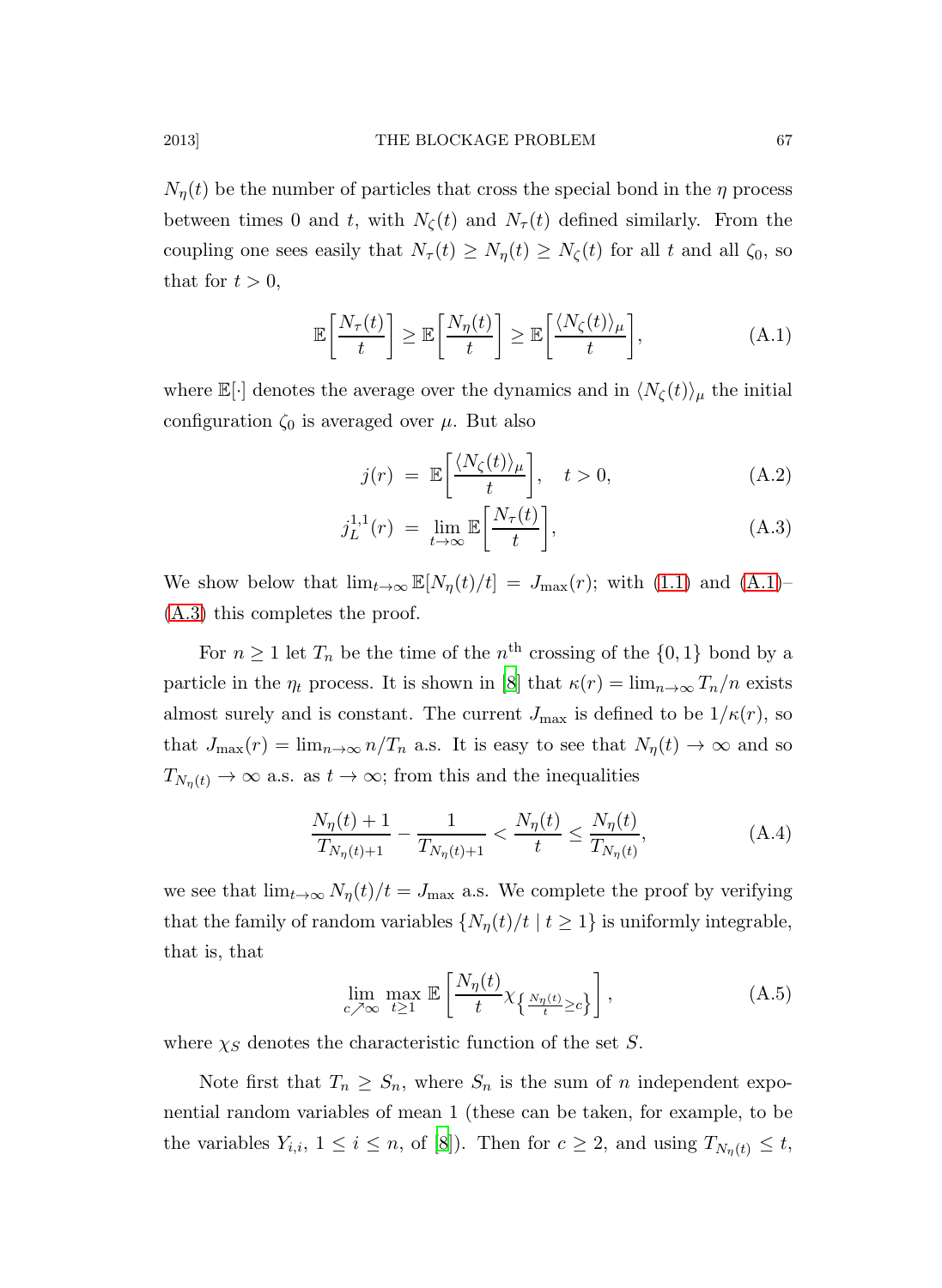we have

<span id="page-19-0"></span>
$$
\mathbb{E}\left[\frac{N_{\eta}(t)}{t}\chi_{\{N_{\eta}(t)\geq ct\}}\right] = \sum_{n=2}^{\infty} \mathbb{E}\left[\frac{n}{t}\chi_{\{N_{\eta}(t)=n\}}\chi_{\{n\geq ct\}}\right]
$$
\n
$$
\leq \sum_{n=2}^{\infty} \mathbb{E}\left[\frac{n}{S_n}\chi_{\{n\geq cS_n\}}\right].
$$
\n(A.6)

Now  $n/S_n$  is gamma-distributed with density  $n^n x^{n-1} e^{-nx} / (n-1)!$ , so that, using  $n! \geq n^n e^{-n}$ , we have

<span id="page-19-1"></span>
$$
\mathbb{E}\left[\frac{n}{S_n}\chi_{\{n\ge cS_n\}}\right] \le \frac{n^n}{(n-1)!} \int_0^{1/c} x^n dx \le \frac{e^n}{c^{n+1}},\tag{A.7}
$$

and  $(A.5)$  follows from  $(A.6)$  and  $(A.7)$ .

# B. Tables of Coefficients

We give in Table [1](#page-20-0) below the coefficients in the power series [\(3.1\)](#page-7-0) for the current  $J(r)$ , to order 16, and in Table [2](#page-20-1) the coefficients in the series

$$
\rho_i(r) = \sum_{k=0}^{\infty} d_{ik} r^k
$$
\n(B.1)

for  $\rho_i$ , up to order  $16 - i$ , for  $i = 1, ..., 5$  $i = 1, ..., 5$  $i = 1, ..., 5$ . In Table 1 we report the values to 20 decimal places. We believe that these digits are reliable because in our computation of  $c_0, \ldots c_{15}$  the first 24 digits obtained were stable under increase in the system size (this test is not available for  $c_{16}$ ). For  $c_0, \ldots c_{13}$  a check for stability under change in the precision used in the program found the same reliability.

# C. The Value of  $r_0$

As observed in Section 3, the power series for the current suggests the existence of a pole at some value  $r_0 \approx -1.5$ . In this appendix we attempt to determine an accurate value for  $r_0$  by two independent methods.

**Method 1.** We let  $W(r) = (r - r_0) J(r)$  and compute, for various values of  $r_0$ , the Taylor polynomial  $W_{16}(r) = \sum_{k=0}^{16} w_k r^k$ . The oscillation in the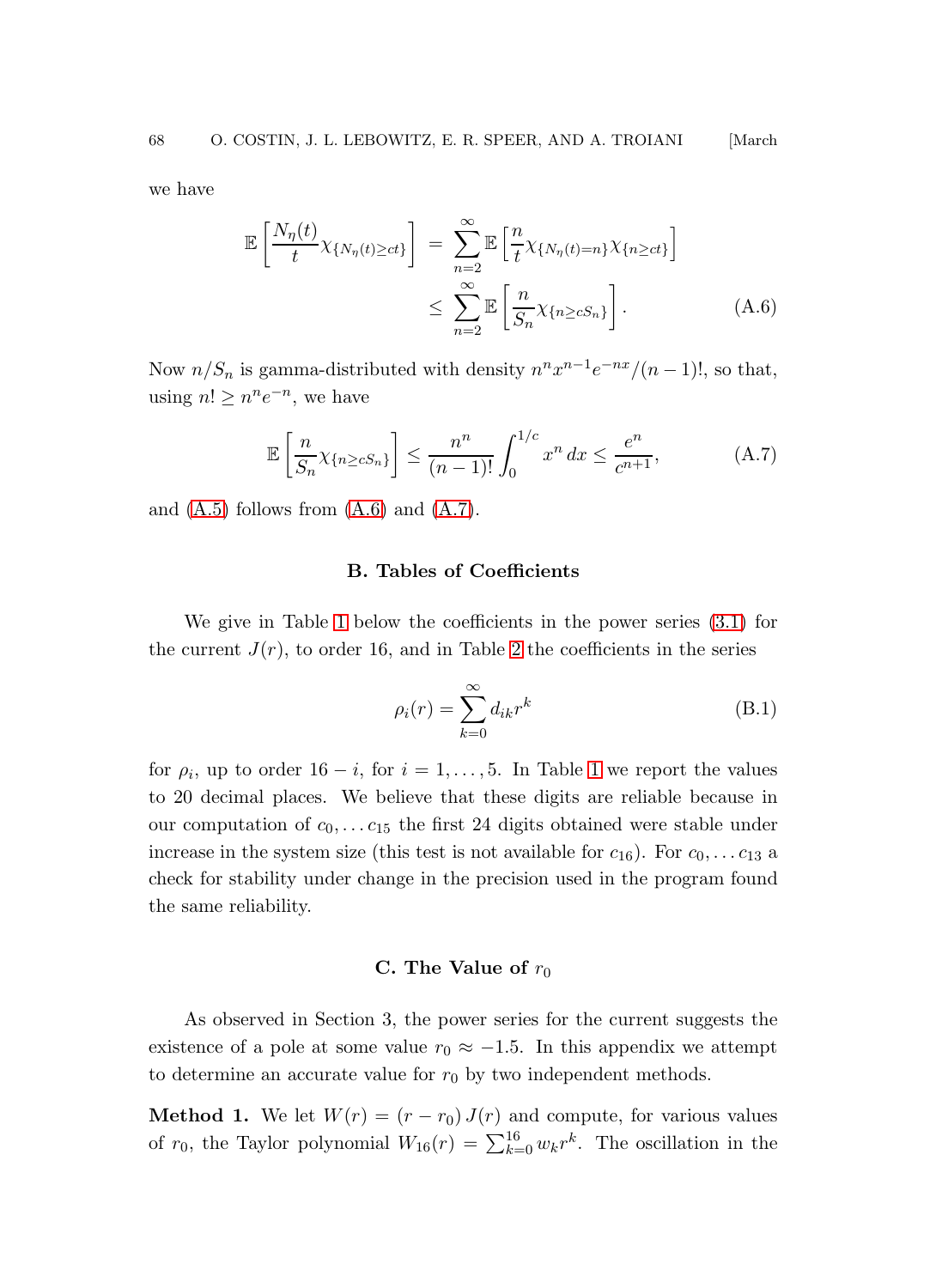| k. | $c_k$                      | k  | $c_k$                     |  |
|----|----------------------------|----|---------------------------|--|
|    | 0.00000000000000000000     | 9  | 0.09696668201649961665    |  |
|    | 1.00000000000000000000     | 10 | -0.05607405058503243547   |  |
| 2  | $-1.500000000000000000000$ | 11 | 0.04033294103506195933    |  |
| 3  | 1.18750000000000000000     | 12 | $-0.02482314806701423240$ |  |
| 4  | -0.77889901620370370370    | 13 | 0.01477809455732788252    |  |
| 5  | 0.52961027553406380931     | 14 | -0.01328263357536883488   |  |
| 6  | -0.32787247554422253211    | 15 | 0.00277198065020739725    |  |
| 7  | 0.22700745336484005616     | 16 | -0.00936905520626202337   |  |
| 8  | $-0.13514784111152134747$  |    |                           |  |

<span id="page-20-0"></span>Table 1: The coefficients of the power series  $J(r)$ .

<span id="page-20-1"></span>Table 2: The coefficients  $d_{ik}$  of the power series  $\rho_i = \sum_k d_{ik} r^k$ .

| k <sub>i</sub> | $d_{1k}$      | $d_{2k}$      | $d_{3k}$      | $d_{4k}$      | $d_{5k}$      |
|----------------|---------------|---------------|---------------|---------------|---------------|
| $\Omega$       | 0.00000000    | 0.00000000    | 0.00000000    | 0.00000000    | 0.00000000    |
| 1              | 1.00000000    | 1.00000000    | 1.00000000    | 1.00000000    | 1.00000000    |
| $\overline{2}$ | $-0.75000000$ | $-0.68750000$ | $-0.65625000$ | $-0.63671875$ | $-0.62304688$ |
| 3              | 0.45312500    | 0.40075231    | 0.37939743    | 0.36763019    | 0.36002612    |
| 4              | $-0.32345016$ | $-0.31775049$ | $-0.32035731$ | $-0.32441081$ | $-0.32884964$ |
| 5              | 0.19113754    | 0.16723143    | 0.15934419    | 0.15807536    | 0.16042006    |
| 6              | $-0.13508488$ | $-0.13527025$ | $-0.14002291$ | $-0.14544675$ | $-0.15090756$ |
| 7              | 0.08218276    | 0.07251374    | 0.06758191    | 0.06440565    | 0.06221118    |
| 8              | $-0.05412219$ | $-0.05222456$ | $-0.05418729$ | $-0.05745286$ | $-0.06108373$ |
| 9              | 0.03743811    | 0.03658774    | 0.03602396    | 0.03505521    | 0.03382992    |
| 10             | $-0.01961547$ | $-0.01492080$ | $-0.01314674$ | $-0.01296838$ | $-0.01376695$ |
| 11             | 0.01873543    | 0.02252206    | 0.02556734    | 0.02764994    | 0.02887908    |
| 12             | $-0.00544623$ | 0.00051738    | 0.00480082    | 0.00795647    |               |
| 13             | 0.01025427    | 0.01536259    | 0.02003591    |               |               |
| 14             | $-0.00040069$ | 0.00489313    |               |               |               |
| 15             | 0.00558944    |               |               |               |               |

coefficients  $w_k$  should be minimized for the correct value of  $r_0$ ; to emphasize the oscillation we compute the second difference  $\hat{w}_k = w_{k+2} - 2w_{k+1} + w_k$  as well as  $\tilde{w}(k)$ , the least-squares linear fit to  $\hat{w}_k$  over the range  $k = 8 \dots 14$ , and plot in Figure [7](#page-21-0) the difference  $\hat{w}_k - \tilde{w}(k)$  for  $r_0 = -1.5435$  and  $-1.5440$ . The oscillations clearly change sign over this range of  $r_0$  and will be minimized at some intermediate value.

**Method 2.** Consider the function  $V(r) = 1/(1/4 - J(r))$ , which has a zero at  $r = r_0$  and for which we expect a singularity at  $r = 1$ , due both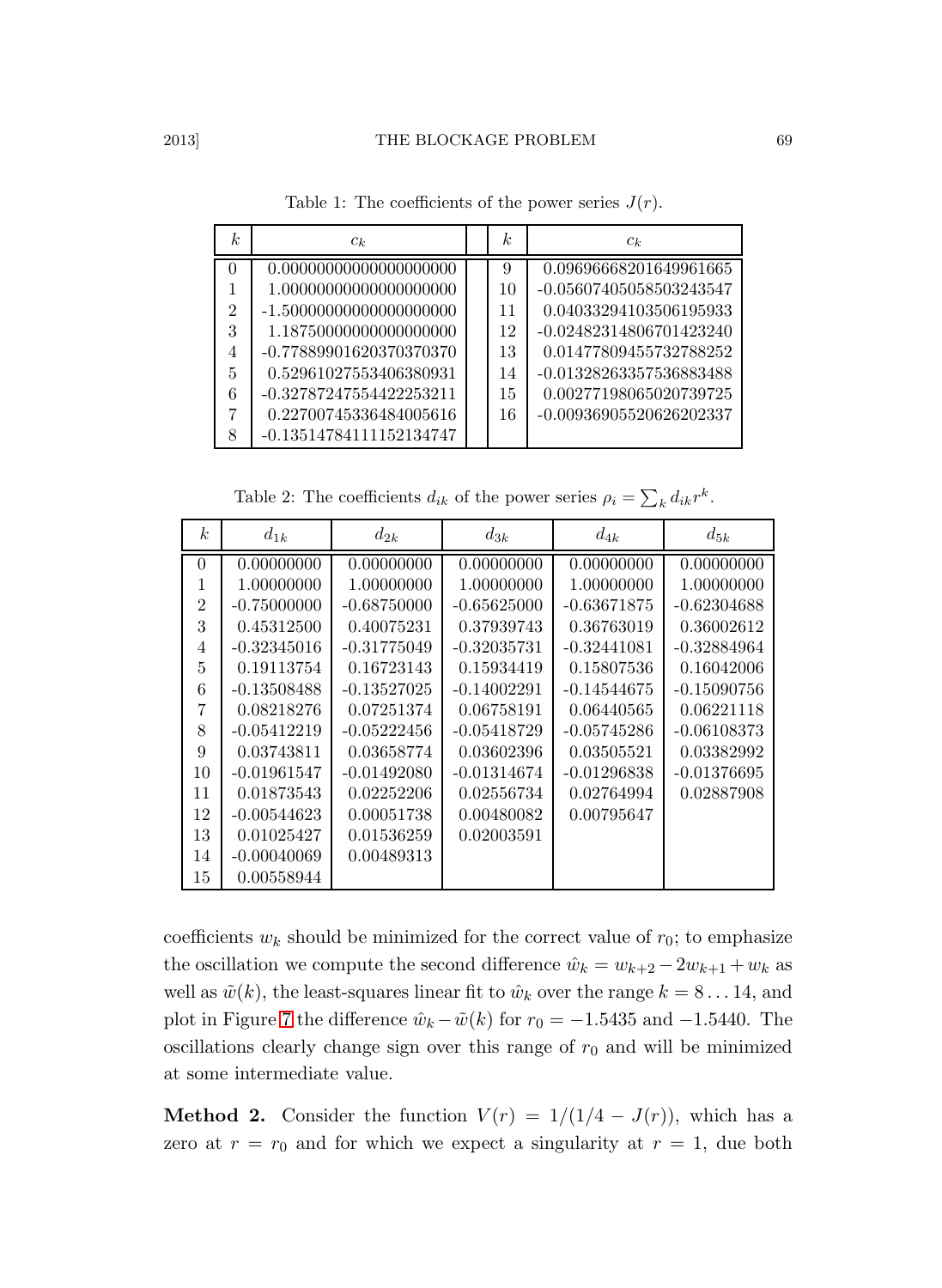

<span id="page-21-0"></span>Figure 7: The difference  $\hat{w}_k - \tilde{w}(k)$  for  $r_0 = 3.5435$  (red squares) and  $r_0 = 3.5440$ (blue diamonds).

to the vanishing of the denominator and to the (hypothetical) exponential singularity of  $J(r)$  suggested in [\(1.2\)](#page-3-0). The fractional linear transformation

$$
u = u(r) = \left(\frac{1 - r_1}{r_1}\right) \frac{r}{1 - r}, \quad \Leftrightarrow \quad r = r(u) = \frac{r_1 u}{1 + r_1 (1 - u)}, \quad (C.1)
$$

with  $r_1 = -1.5$ , leaves the origin unchanged, carries  $r = r_1$  to  $u = 1$ , and moves the singularity at  $r = 1$  as far away as possible, to  $u = \infty$ . We write  $\hat{V}(u) = V(r(u))$  and find that  $\hat{V}_{16}(u)$  has one zero  $u_0$  very near to  $u = 1$ , corresponding to  $r_0 = r(u_0) = 1.5437$ , and that all other zeros are a distance at least 1.39 from  $u = 0$ . The value of  $r_0$  found by this procedure is independent, to very high precision, of the choice of  $r_1$  in  $(C.1)$ for  $-3 \le r_1 \le -1$ .

Thus the two methods above give good agreement and suggest that  $r_0 \in$ [-1.540, -1.535]. We take  $r_0 = -1.5437$  and expect this value to be accurate within an error of  $\pm 0.0005$ .

### D. Asymptotics of Taylor Coefficients

In this section we find the large  $k$  asymptotic behavior of the coefficients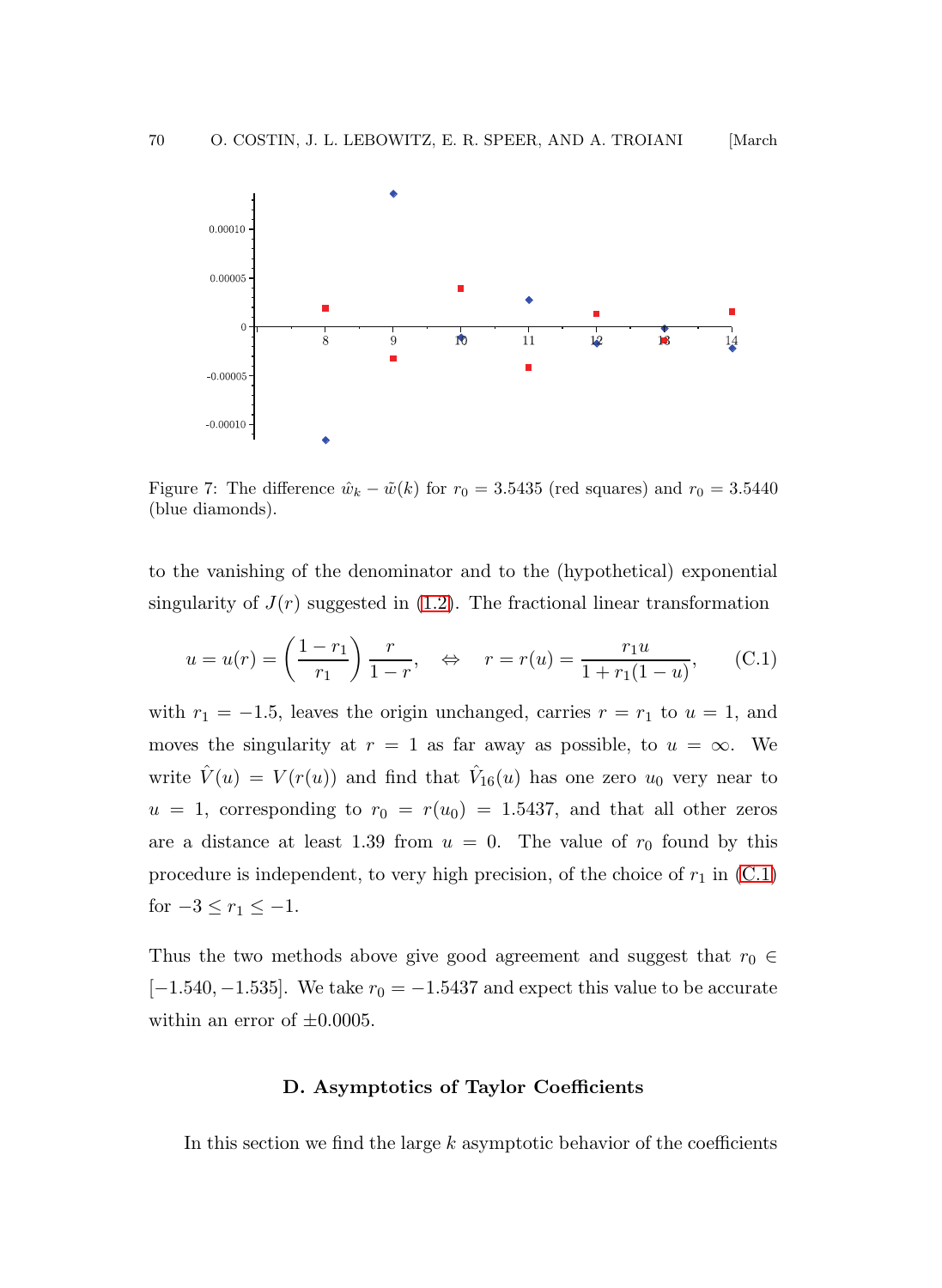$b_k$  in the Maclaurin series

<span id="page-22-11"></span><span id="page-22-10"></span><span id="page-22-8"></span>
$$
e^{a/(1-r)} = \sum_{k=0}^{\infty} b_k r^k, \quad |r| < 1,\tag{D.1}
$$

where  $\alpha$  is a positive number. We have

$$
b_k = \frac{1}{2\pi i} \oint_{\mathcal{C}_1} \frac{e^{a/(1-s)}}{s^{k+1}} ds = \oint_{\mathcal{C}_2} e^{-a/t - (k+1)\ln(1+t)} dt, \tag{D.2}
$$

with  $C_1$  a circle of radius  $R < 1$  centered at 0, traversed anticlockwise, and  $C_2 = -1 + C_1$ . The saddle points of  $-a/t - (k+1)\ln(1+t)$  are:

$$
t_{+} = \frac{a + \sqrt{a(a+4k+4)}}{2(k+1)}
$$
 and  $t_{-} = \frac{a - \sqrt{a(a+4k+4)}}{2(k+1)}$ . (D.3)

The steepest variation path homotopic to  $\mathcal{C}_2$  and passing through  $t_-\$  is an analytic curve orthogonal at  $t_$  to the real line. The saddle point method applied at  $t = t_-\,$  gives

<span id="page-22-9"></span>
$$
b_k = \text{const} \cdot k^{-3/4} e^{2\sqrt{ak}} (1 + o(1)) \text{ as } k \to \infty.
$$
 (D.4)

# References

- <span id="page-22-0"></span>1. T. M. Liggett, *Interacting Particle Systems*. Springer-Verlag, New York, 1985.
- <span id="page-22-1"></span>2. T. M. Liggett, *Stochastic Interacting Systems: Contact, Voter and Exclusion Processes*. Springer-Verlag, Berlin, 1999.
- <span id="page-22-2"></span>3. B. Derrida, M. R. Evans, V. Hakim, and V. Pasquier, Exact solution of a 1D asymmetric exclusion model using a matrix formulation. *J. Phys. A* 26 (1993), 1493-1517.
- <span id="page-22-3"></span>4. G. Schütz and E. Domany, Phase transitions in an exactly soluble one-dimensional asymmetric exclusion model. *J. Stat. Phys.* 72 (1993), 277-296.
- <span id="page-22-4"></span>5. S. Janowsky and J. L. Lebowitz, Finite size effects and shock fluctuations in the asymmetric simple exclusion process. *Phys. Rev. A* 45 (1992), 618-625.
- <span id="page-22-5"></span>6. S. Janowsky and J. L. Lebowitz, Exact results for the asymmetric simple exclusion process with a blockage. *J. Stat. Phys.* 77 (1994), 35-51.
- <span id="page-22-6"></span>7. P. Covert and F. Rezakhanlou, Hydrodynamic limit for particle systems with nonconstant speed parameter. *J. Stat. Phys.* 88 (1997), 383-426.
- <span id="page-22-7"></span>8. T. Seppäläinen, Hydrodynamic profiles for the totally asymmetric exclusion process with a slow bond. *J. Stat. Phys.* 102 (2001), 69-96.